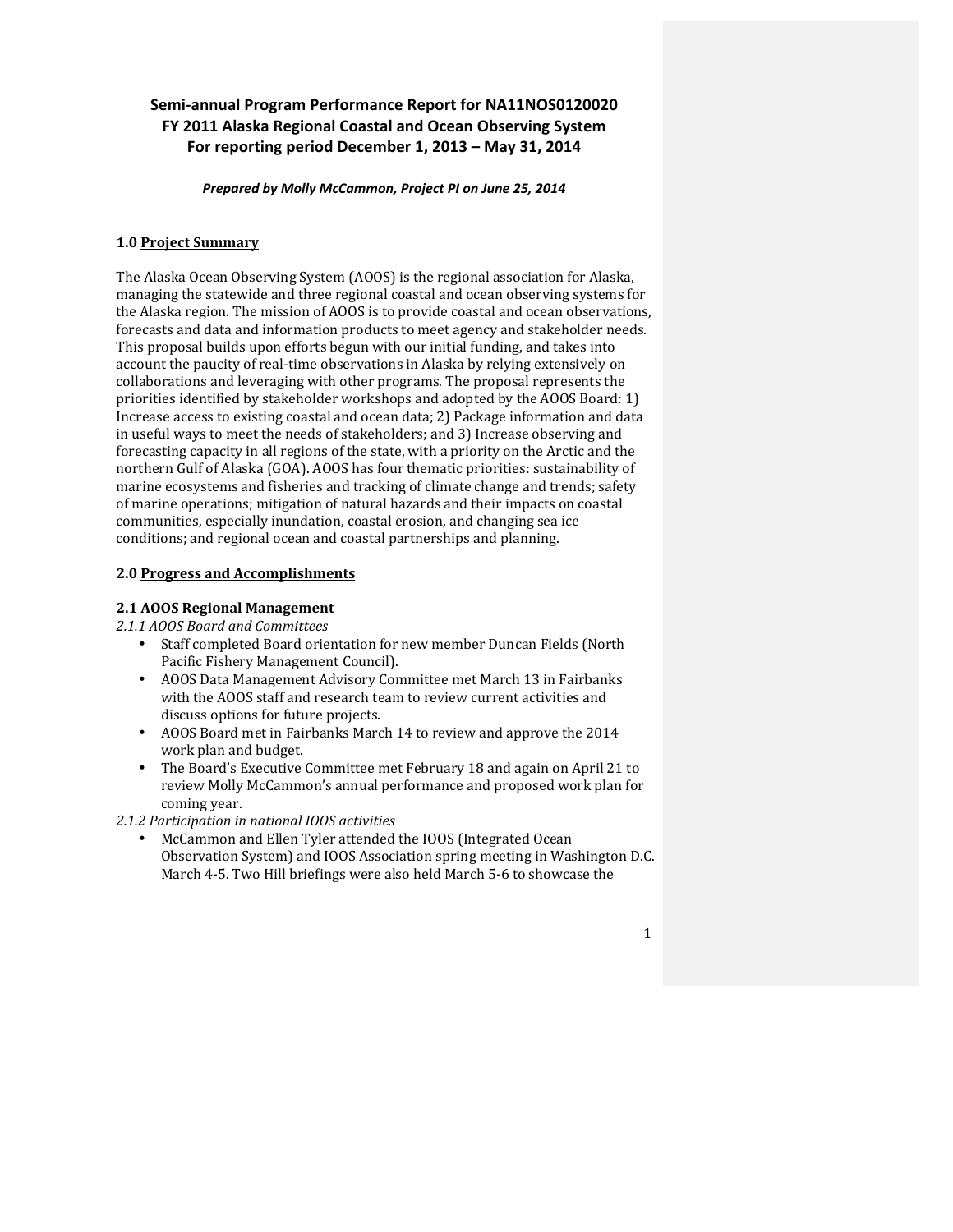importance of ocean observing. The House briefing was facilitated by McCammon and hosted by Alaska Congressman Don Young.

- McCammon participated in IOOS Association and IOOS Joint Planning Working Group meetings, including meetings January 8-10 with Ocean Acidification Program director Libby Jewett and other NOAA directors.
- Darcy Dugan participated in regular IOOS Education and Outreach calls.

*2.1.3 Partnerships and external affairs - Alaska*

- McCammon participated in meetings of Alaska Center for Climate Assessment and Policy Steering Committee (National Oceanic and Atmospheric Association's Alaska Regional Integrated Sciences and Assessments Program), member; NOAA's regional collaboration team, member; and Cook Inlet Regional Citizens' Advisory Council.
- AOOS partnered with Alaska Sea Grant to host sessions of the Alaska Marine Policy Forum on January 15, March 12 and May 21, 2014.
- AOOS co-hosted a Community Based Monitoring Workshop with the Alaska Sea Grant Program and COSEE Alaska April 1-2. The workshop was showcased at a special Alaska Forum on the Environment session Feb 7.
- AOOS co-hosted the Alaska Marine Science Symposium in Anchorage January 20-24, attended by more than 950 scientists, resource managers and community members. During the event, AOOS gave one of the oral talks, presented a poster, co-sponsored the annual Communicating Ocean Sciences workshop and hosted a modeling strategy workshop.
- McCammon has been asked by the Northwest Arctic Borough to sit on an advisory committee for the borough's new science program. The first meeting was held in Kotzebue April 22-25.
- Tyler is lead PI for AOOS in a joint project with the USFWS Aleutian Bering Sea Islands Landscape Conservation Cooperative and the USGS Alaska Climate Science Center to conduct a climate vulnerability assessment for the ABSI region. The project has included 2 workshops at the AMSS, facilitation of 5 expert teams to conduct initial vulnerability assessment of key resources, outreach to communities and regional partners and will result in a peer reviewed publication, 2 community town halls, and a prioritized list of research and monitoring needs in the region and for the 3 partners.

*2.1.4 Partnerships and external affairs – national & international*

- McCammon participated in a White House-sponsored meeting on Arctic Observing Priorities January 28.
- McCammon attended an Ocean Research Advisory Panel (ORAP) meeting in Arlington VA December 3-4, 2013.
- McCammon presented a poster at Ocean Sciences 14 in Honolulu in February.
- McCammon attended a meeting of the NAS Gulf Program Advisory Group in Houston, Texas January 10-13, 2014 and participated in numerous working group meetings.
- McCammon attended the Arctic Observing Summit in Finland April 8-11 and presented the new AOOS Ocean Data Explorer during a panel on data.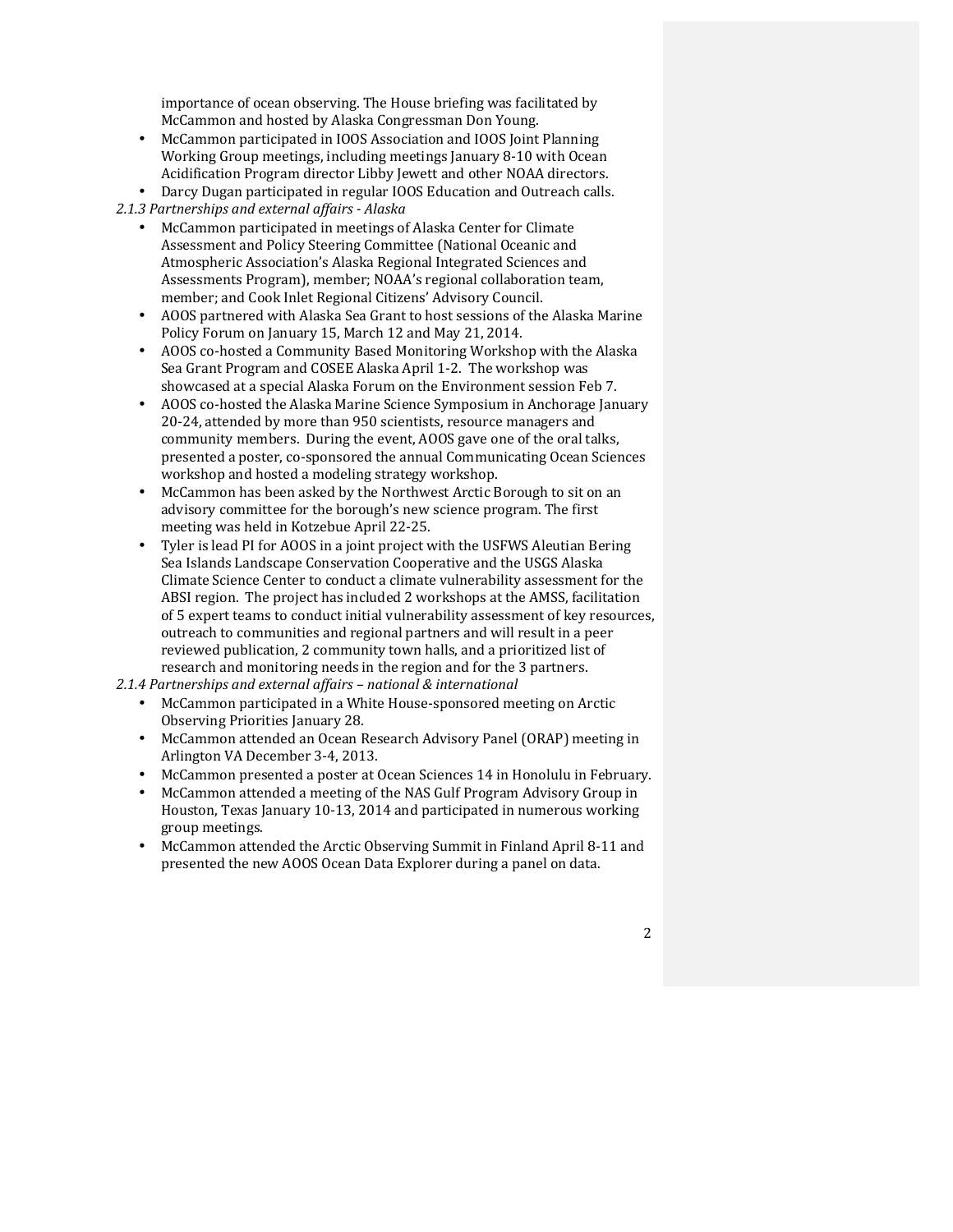#### 2.1.5 Program management, administration, fundraising and financial oversight

- The AOOS annual audit was completed by the Alaska SeaLife Center.
- A proposed 2014 work plan and budget was developed for Board
- consideration and then prepared for submission to IOOS.
- Proposal action:
	- o NOAA Climate Office's Sectoral Applications Research Program (SARP) LOI with UAF and the Alaska Center for Climate Assessment and Policy (ACCAP) to increase state and community capacity for short-term response and long-term planning related to coastal flooding events and saltwater intrusion into freshwater supplies was NOT FUNDED.
	- o Kenai Peninsula Fisheries Habitat Program with Cook Inlet Regional Citizens Advisory Council and Kachemak Bay Research Reserve to expand the Cook Inlet Response Tool and provide training on its use for emergency responders and fish and wildlife managers was APPROVED.
	- o NOAA FATE (Fisheries and the Environment) Program with Anne Hollowed and others from NOAA Fisheries to use the eastern Bering Sea as a case study for developing analytic tools and spatial indicators for assessing climate impacts on marine fisheries was NOT FUNDED.
	- o Marine Biodiversity Observing Network, one with UAF group on Arctic MBON and another with Axiom Consulting and other IOOS regions on data management for biodiversity monitoring are PENDING.
	- $\circ$  Marine Technology Transfer proposal with Tom Weingartner was APPROVED. MTT proposal with Mark Baumgartner was NOT FUNDED.
	- $\circ$  Ocean Acidification Technology for Shellfish Industry with NANOOS and other west coast RAs was APPROVED with reduced funding.
	- $\circ$  NSF Data Infrastructure Building Blocks proposal with University of Colorado was SUBMITTED.
	- $\circ$  Collaboration proposals with NPRB Long-term Monitoring for Seward Line (Hopcroft) and Chukchi Sea ecosystem mooring (Danielson) were both APPROVED.
- Draft contract with Alaska SeaLife Center for fiscal sponsorship has identified issues that need to be resolved before it can be finalized.
- Communications audit was completed.

### **2.2 Marine Operations**

*2.2.1 Maintain Snotel stations in Prince William Sound (PWS) and Cook Inlet (CI)*

- Subaward to PWS Science Center.
- Annual maintenance conducted by National Resources Conservation Service (NRCS). Continuing to assess the value of each of the stations to ensure adequate funding to maintain those with the broadest use.

*2.2.2 Pilot AIS dissemination of weather data*

• Subaward to Marine Exchange of Alaska (MXAK).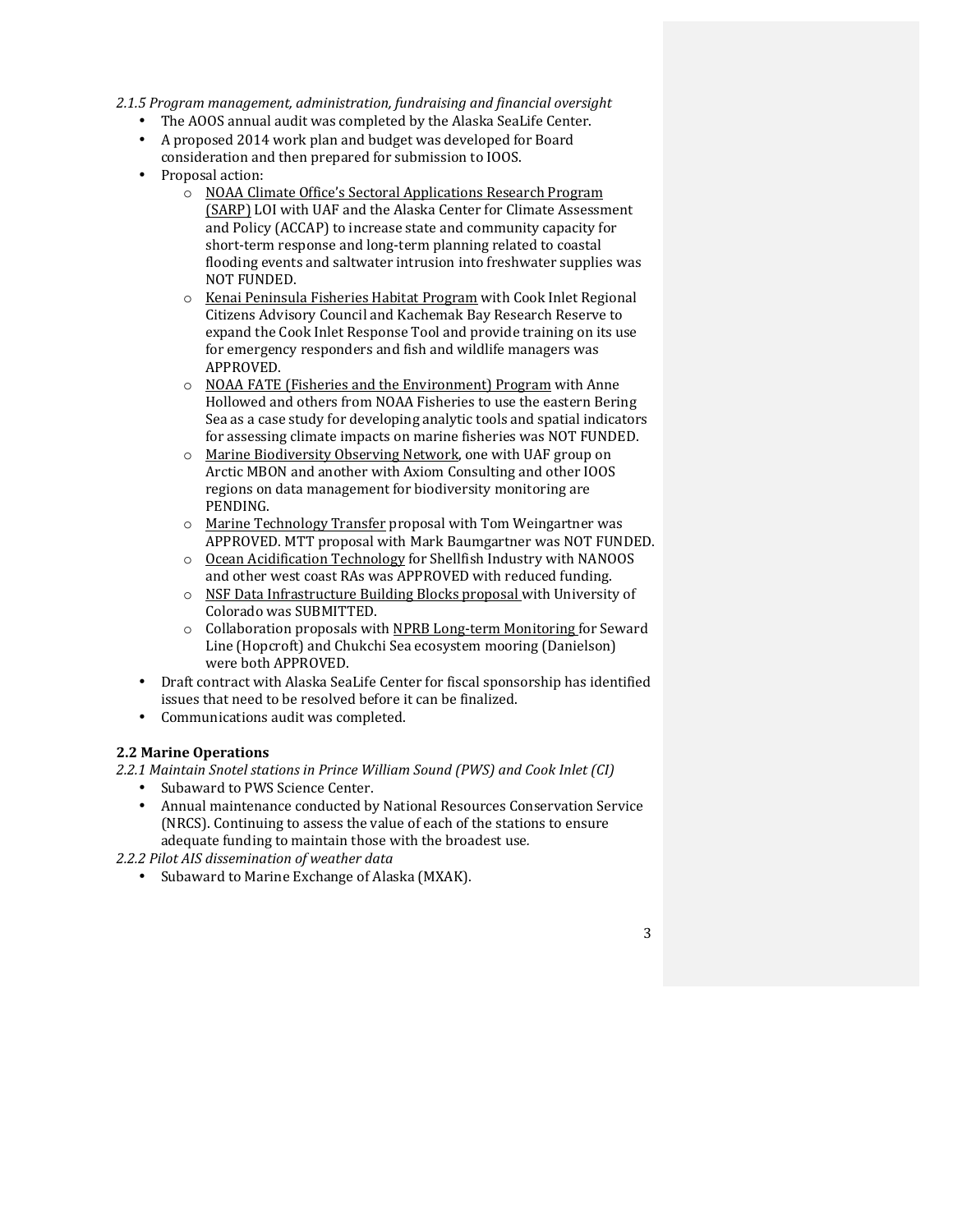- Following the October 2013 shift in U.S. Government Project Sponsorship and Oversight for transmission of weather data over AIS network from NOAA to the Coast Guard, Coast Guard authorization to transmit and MMSI assignments was issued on April 25, 2014. The initial system's "operational period" has been authorized for April 15, 2014 - March 31, 2017.
- In addition to sites in Juneau and Homer, USCG granted authority to operate five additional AtoNs in Anchorage, Dutch Harbor, Wales, Barrow and Prudhoe Bay, not all of which are directly AOOS-funded.
- MXAK has begun FCC Licensing process for all 6 AIS AtoN sites. This will need to be completed prior to fully activating the systems in Anchorage, Dutch Harbor, Wales, Barrow and Prudhoe Bay, but will not affect current operations in Juneau and Homer.
- The portable/autonomous Weather stations for Scull Island (Stephens Passage) and Little Island (Lynn Canal) have been assembled/fabricated and are awaiting final placement approval from the U.S. Forest Service (Scull Island) and State of Alaska Division of Parks (Little Island).
- MXAK entered into a joint project with Cook Inlet Regional Citizens' Advisory Council (CIRCAC) to install a weather system in Kenai at the mouth of the Kenai River in conjunction with new web cam to be installed with AOOS funding.
- Partnership Advisory Team comprised of members of the Alaska Maritime Community (Commercial Fishing Community, Pilots Association, AMHS, Tug & Barge Community, and State/Fed Agencies) was finalized.

Site surveys were conducted in Wales and Anchorage for AtoN installations. *2.2.3 Provide public access to High-Frequency Radar (HFR) data in Chukchi Sea & plan for future HFR* 

- Subaward with University of Alaska Fairbanks.
- Winterized long-range High Frequency Radar (HFR) equipment at Point Barrow, Wainwright, Point Lay and Cape Simpson.
- Acquired permits and letters of non-objection from land owners for Summer 2014 field season and acquired replacement parts for all field sites.
- Point Lay field site has been reinstated for the open water season.
- *2.2.4 Weather Research and Forecasting (WRF) wind model for PWS and CI*
	- This subaward concluded.
	- Peter Olsson prepared a summary manuscript: Olsson, P.O., and K. P. Volz: *Routine Mesoscale Forecasting of Coastal Winds Along the North Gulf of Alaska: 2014.* (Manuscript in preparation; to be submitted to *Weather and Forecasting*.)

*2.2.5 Maintain operational Regional Ocean Modeling System (ROMS) model for GOA*

- Subaward with YI Chao for maintenance with daily update schedule.
- ROMS nowcasts and forecasts produced daily with images, analysis and model output published on AOOS web site. Model output from all three ROMS domains is ingested into AOOS data server once available.
- Ingested 5-year PWS ROMS retrospective simulation and analysis into AOOS Model Explorer for further distribution.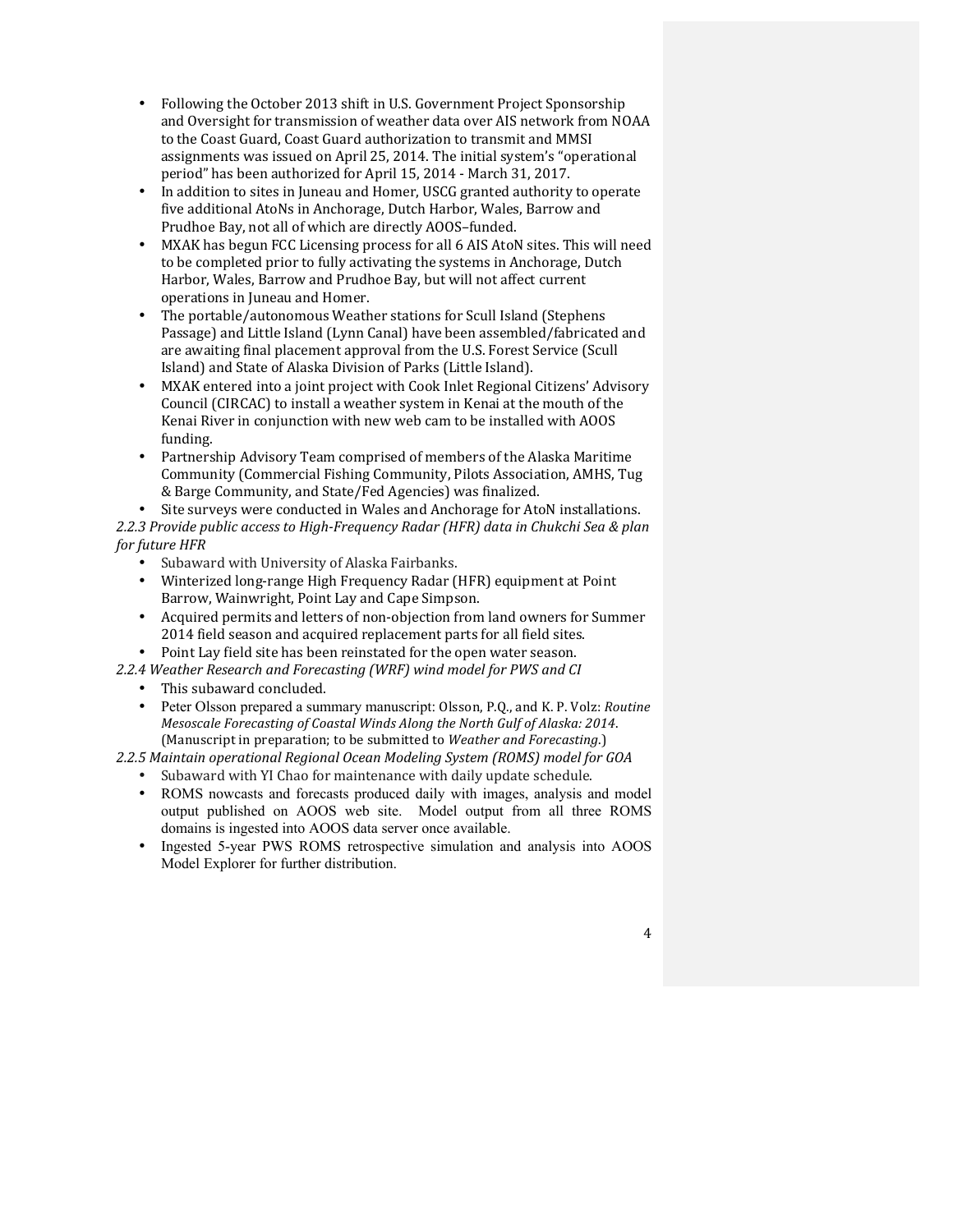- Moved PWS forecast system from JPL's old computer system to new RSS cluster computer.
- *2.2.6 Validate hydrological model for PWS*
	- Subaward to Prince William Sound Science Center.
	- Hydrological model validation work underway, including collection of Stream flow measurements over a wide range of conditions.
	- Presentation on project status occurred during the fall OSRI Board meeting.
- 2.2.7 Ingest ROMS models for Bering Sea into JPL data assimilation system
- This project has been completed.

## **2.3 Coastal Hazards**

- 2.3.1 Monitor prior Alaska Harbor Observation Network (AHON) pilot projects in Seward and Kodiak and assess further expansion of AHON
	- Prior award with Alaska SeaLife Center. Other funding now being used.
	- Discussions are underway to identify long-term support.
- *2.3.2 Maintain Coastal Data Information Program (CDIP) wave buoy in Cook Inlet*
	- Buoy was sent to Scripps for repairs. A new top hat was purchased (\$15K) and is being shipped to Scripps for assembly.
	- AOOS has increased the annual appropriation for this asset to \$10K to handle small repairs, auxiliary equipment, and potential gas/ship time in case it cannot be launched or picked up by an oceanographic cruise or other leveraged entity.
	- AOOS staff is looking into additional funding options including donations from Homer associations, private industry, the NDBC, NWS, and others to augment the AOOS buoy maintenance fund.
- *2.3.3 Produce electronic sea ice atlas*
	- Subaward to ACCAP.
	- Digital interface and database officially released in February 2014 via an ACCAP webinar. Data layers have been incorporated in the AOOS Ocean Data Explorer as well accessed through the interface on the AOOS website.
	- A flyer (handout) describing the database and digital interface has been prepared and distributed at various conferences and venues.
	- The sea ice atlas was presented as a poster at the Alaska Marine Science Symposium in Anchorage in January 2014 and as a talk at the Western Alaska Interdisciplinary Science Conference in Kotzebue in April 2014.
	- User feedback has been obtained and synthesized by Nathan Kettle of ACCAP.
- 2.3.4 Develop coastal flooding, storm surge and sea level rise products.
	- Coastal Hazards meeting occurred in December 2013 to discuss progress towards priority actions identified in May 2012 meeting including low-cost and opportunistic water level measurements and monitoring and modeling strategies to better forecast coastal inundation.
	- Wave buoy in Norton Sound was readied for July deployment using other funds.
	- Subaward to ADNR to install a short-term tide gauge and develop a coastal profile data repository.
	- National Geodetic Survey (NGS) OPUS solution of the tidal benchmark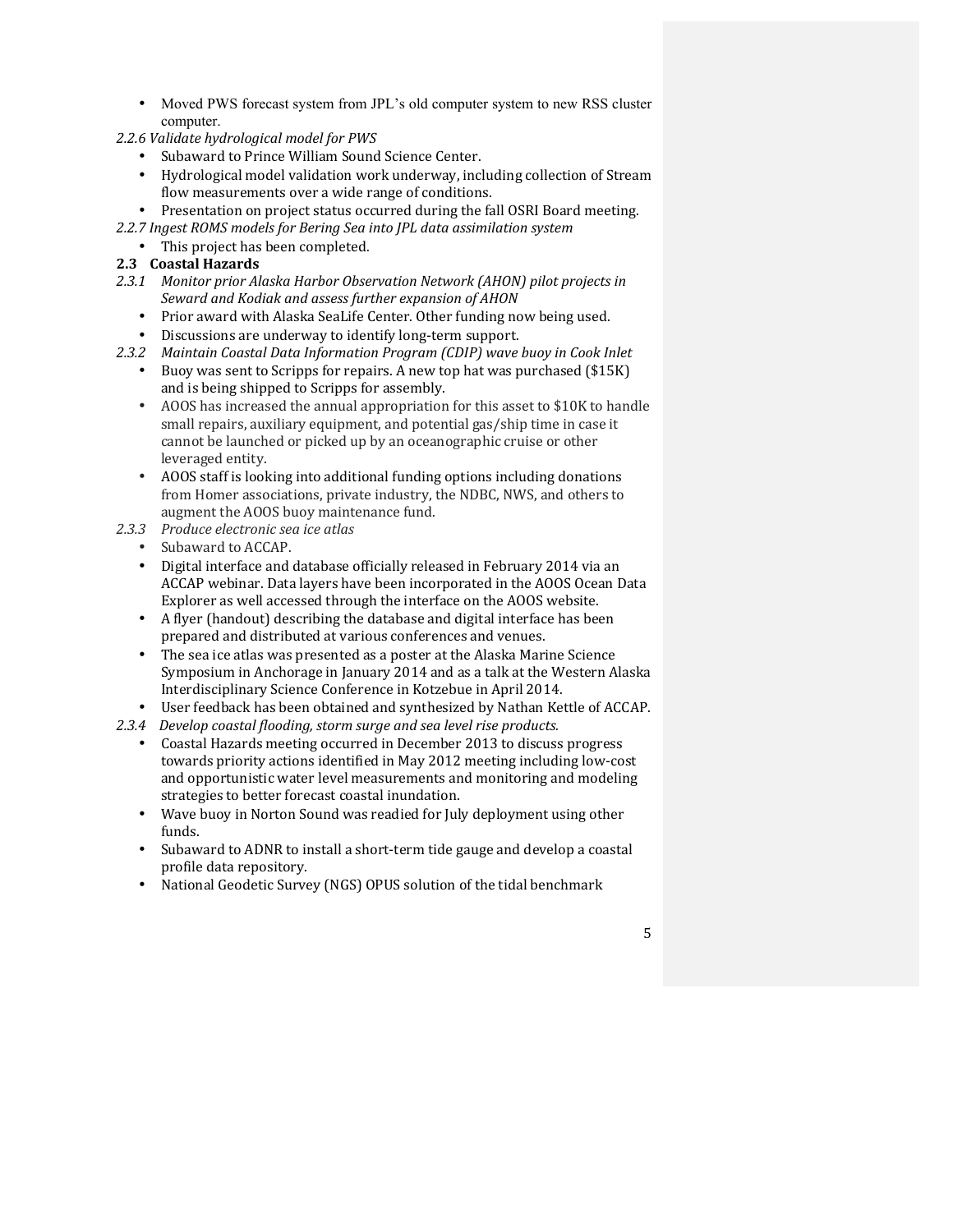position in Port Heiden, Alaska was submitted to NGS. Available online: http://1.usa.gov/1pk0r6m.

- 2013 Port Heiden tide station (9464075: Meshik, Alaska) data was formatted and submitted to NOAA CO-OPS for integration into National Geophysical Data Center (NGDC).
- Through an iterative development process, DGGS coastal geologists have worked with in-house programmers to design a suitable database for use with an interactive profile tool. The tool, which incorporates elements from similar interactive data products for coastal profiles in other parts of the country, will be primarily housed at DGGS and eventually available through the AOOS data portal.
- AOOS support to fill a portion of water level data gaps in Bristol Bay and our advocacy for additional observations throughout Alaska has spurred discussions with federal partners about how additional projects of this type can be accomplished using adjusted standards to meet our State's data needs.

### **2.4 Ecosystems/Fisheries and Climate Trends**

*2.4.1 Maintain Arctic (now Statewide) Research Assets Map*

- Student intern maintaining map.
- Successfully collaborated with and currently sharing information and linking with NSF Arctic Observing Viewer team to ensure minimum overlap of efforts.
- Updated 2013 field season based on "what happened" rather than "what was planned."
- Contacted and incorporated statewide researchers into Research Assets Map. 2.4.2 Support sampling along Seward Line
	- Subaward to University of Alaska Fairbanks (UAF). May 2014 cruise successfully executed with all primary and all minor "in between" stations sampled and 2 additional stations added offshore.
	- Shallow thermal stratification of the water column had begun along the entire Seward Line with phytoplankton blooms observed along outer half of the line. Average temperature in upper 100m in September at 16-year mean.
	- Samples were taken for ocean acidification  *see OA report by Mathis.*
	- Seward Line was selected for 5 years of collaborative funding for NPRB's Long-term Monitoring program. This funding will add phytoplanktonmicrozooplankton research and formalize funding for observations of seabirds and marine mammals.
	- Proposal to Murdock Foundation to add high-resolution optical detection of biological and non-biological particles during CTD casts was funded (\$300K) and should be operational by next cruise. A new CTD frame is required to accommodate this equipment and is being partially supported by AOOS funds.

2.4.3 Use AOOS glider for high-latitude observation node in Chukchi & test glider use *for monitoring marine mammals*

Subaward to UAF/Woods Hole/University of Washington to record, detect, classify, and remotely report marine mammal calls in real time from autonomous platforms based on the digital acoustic monitoring (DMON)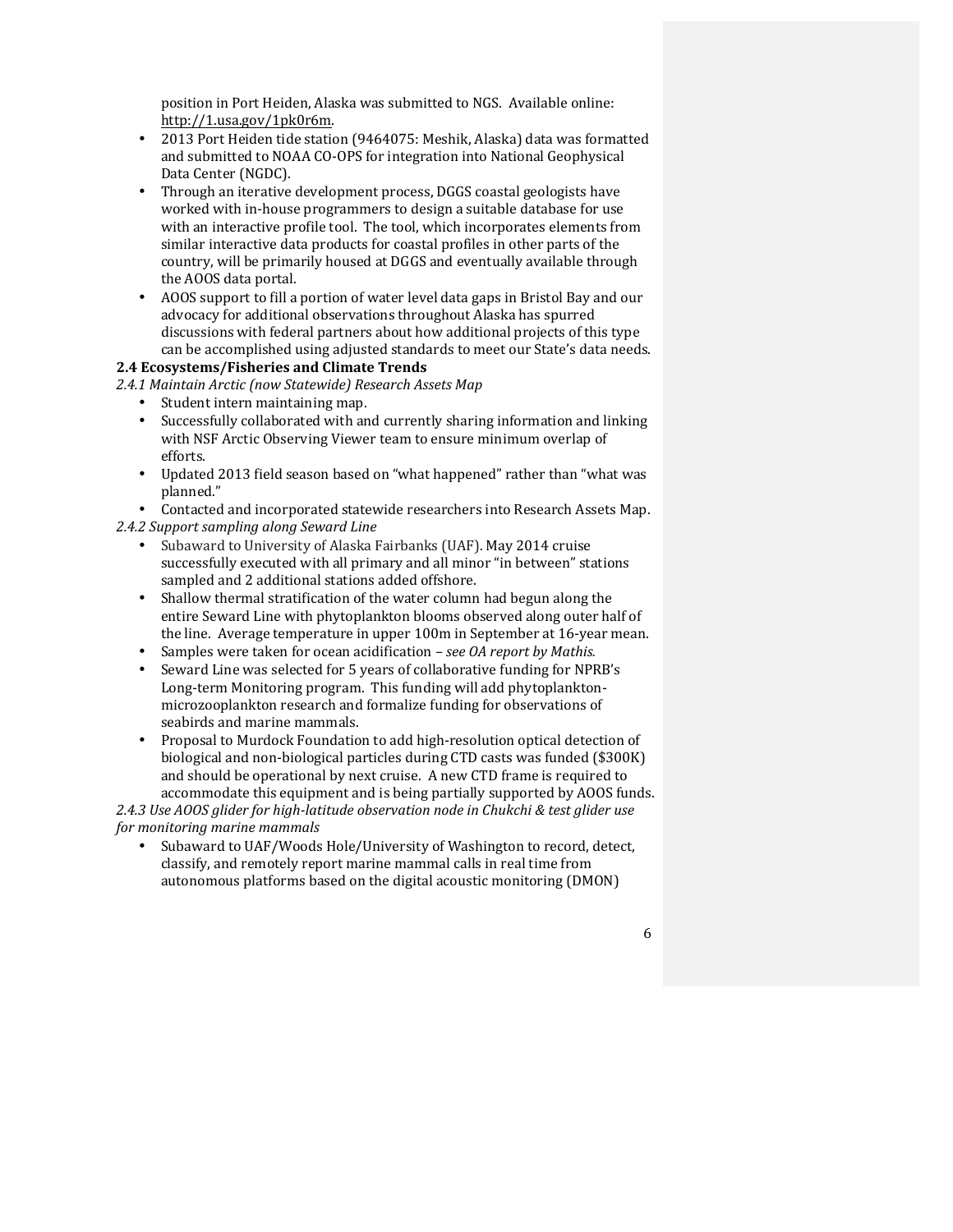instrument and the low-frequency detection and classification system (LFDCS), using previously developed (AOOS funded) Arctic-specific call library.

- Manually analyzed all acoustic data collected during 2013 pilot effort, as well as oceanographic data from glider deployment. Acquired wind and satellitederived data for comparison with acoustic detections.
- Submitted manuscript to Marine Technology Society Journal special issue on Polar Research Instrumentation and Technologies entitled: "Glider-Based Passive Acoustic Monitoring in the Arctic."
- Began refinement of call library for 2014 glider deployments.

*2.4.4 Support Distributed Biological Observatory*

- Subaward to University of Alaska Fairbanks (UAF) for NE Chukchi mooring.
- Took delivery of the ASL AZFP and Sequoia LISST instruments
- Constructed mooring frame and floatation package in Seward, AK Early mooring design featured in Sikuliaq display at UAF Museum of the North.
- Conducted short test deployment in Seward, AK.<br>• Submitted proposal to fund operations and outre
- Submitted proposal to fund operations and outreach under the NPRB Long Term Monitoring program. Proposal was funded.
- Initiated talks with potential partners to add more instruments and parameters (sediment trap sampling and passive acoustic recorders).

*2.4.5 Maintain ocean acidification (OA) sampling along Seward Lin; support OA*  sensors on moorings in Chukchi, Gulf of Alaska and Bering Sea; conduct OA monitoring *at Alutiiq Shellfish Hatchery; and develop OA forecast for Gulf of Alaska.*

- Subaward to UAF.
- Conducted May 2014 Seward Line cruise with expanded sampling. Now have 6 1/2 years (13 cruises) of data from Seward Line demonstrating definitive evidence of increasing inventories of anthropogenic CO2 in northern GOA and subsequent changes in ocean carbonate chemistry.
- 4 moorings statewide equipped with surface and bottom sensor packages measuring pCO2, pH, temp, salinity, nitrate, oxygen, chlorophyll, and turbidity.
- OA monitoring system installed at Alutiiq Pride Shellfish Hatchery in Seward. System is online and monitoring real-time pCO2, pH, temperature, salinity.
- Postdoctoral scientist Samantha Siedlecki began work on forecast model for GOA reparameterizing a number of boundary conditions and initial parameterizations in existing ROMS model (i.e., nutrient concentrations, particle sinking rates), which could not be validated from observational data. She is now working on integrating the OA module.
- 2.4.6 Test use of conductivity sensors at Cordova tide station
	- Subaward to PWSSC. Data was approved for distribution and is now available through AOOS and CO-OPS.

7

- Oral and written presentations given to AOOS Board and stakeholders.
- Sensor maintained (primarily cleaning)

2.4.7 Support mooring turnovers for biological monitoring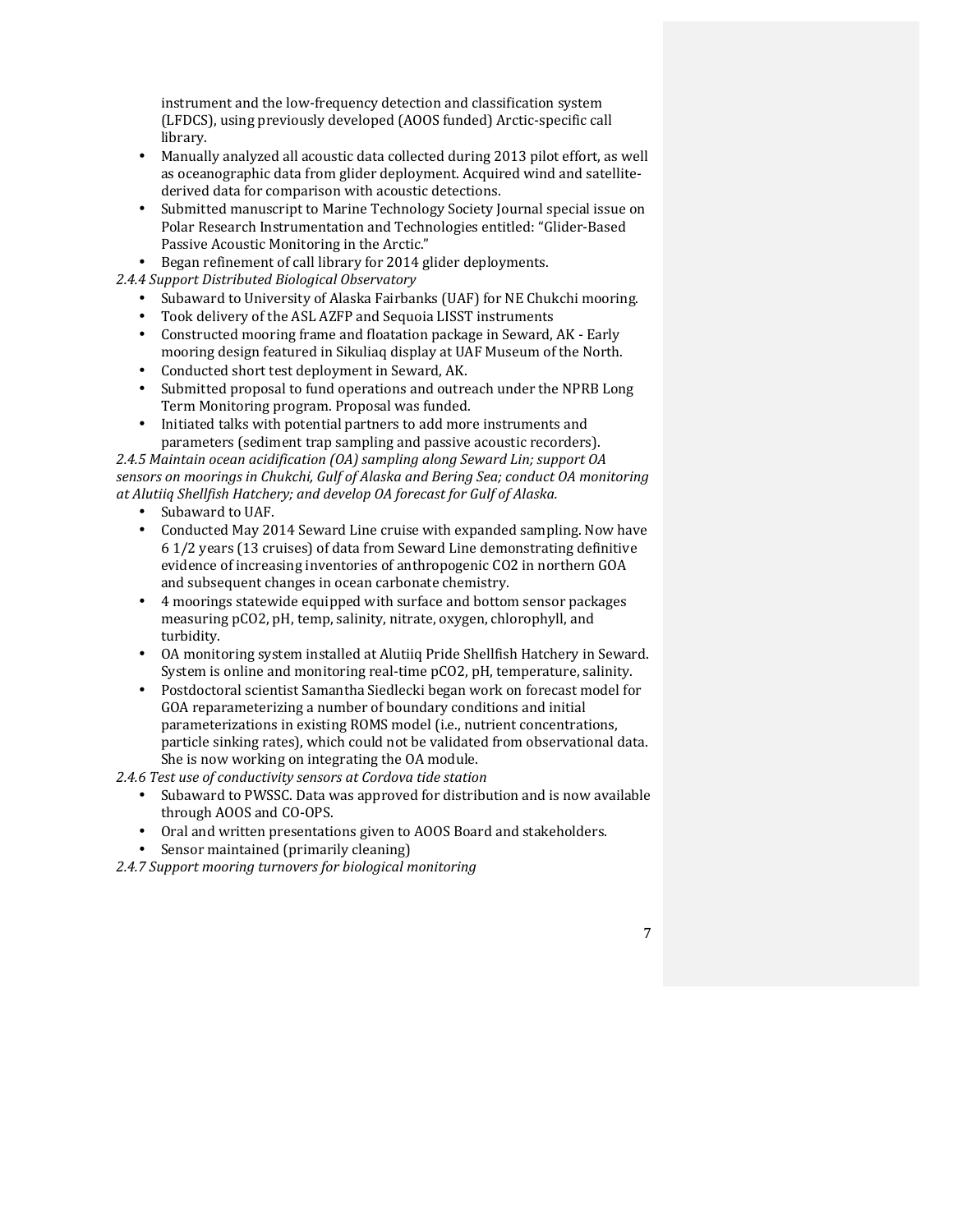• Subaward to PWSSC. Data from Ocean Tracking Network acoustic array downloaded. Array detected fish tagged from multiple programs.

2.4.8 Conduct Conductivity/Temperature/Depth (CTD) surveys in Kachemak Bay and *lower Cook Inlet*

- Conducted monthly CTD surveys at mid-Kachemak Bay transect (Homer Spit line) in December 2013 and January, February, March, April, and May 2014.
- Conducted CTD surveys at Kachemak Bay outer bay transect in February and April 2014.
- Conducted additional along-bay CTD surveys in Kachemak Bay on 28 March 2014 and May 2014 to assess response of the estuary to anomalously low freshwater input conditions.
- Provided CTD data to NOS/NCCOS researchers for PSP studies and to AOOS for upload to Ocean Workspace and publication on the AOOS Gulf of Alaska data portal.
- Developed graphic products to illustrate spatial and temporal variability in oceanographic patterns. Used in science presentations at AMSS in January 2014 and to train marine science educators in Homer in March 2014.
- Deployed drifter buoys in March 2014 to support Kachemak Bay NERR/University of Alaska Fairbanks project to validate Cook Inlet ocean circulation model.

## **2.5 Regional Ocean and Coastal Partnerships and Planning DARCY**

- *2.5.1 Expand data management capacity to integrate data*
- Ongoing. See Section 2.6 below.
- 2.5.2 Create spatial visualization tools for AK through STAMP project -*"Spatial Tools for Arctic Mapping and Planning"*
	- Workshop held April 16 attended by 50 people and included a live demo of the tool, case studies by practitioners and discussion on next steps.
	- Demonstrated current data tool to a large number of audiences to promote awareness, collaboration, and feedback. See list in section 2.8.4.

### **2.6 Data Management & Products – Subaward to Axiom Consulting**

2.6.1 Support AOOS website, data portal & applications. Maintain & provide access to products developed in this project. Explore developing multi-regional products with *other RAs.*

- Most of AOOS Ocean Portal Framework fully ported over to HTML 5 enabling all AOOS data types (sensors, models, GIS and project level datasets) to be accessible and visualized on iOS devices (iPads and iPhones).
- New version of AOOS statewide portal AOOS Ocean Data Explorer released. Provides users access to AOOS' entire data holdings.
- Providence RI East Coast data center fully functioning. Data and web services geo-replicated. AOOS is now a high availability Data Assembly Center (DAC).
- Next Generation HPC storage up and running in Portland and Providence. New storage cluster is 400% higher performance than legacy platform.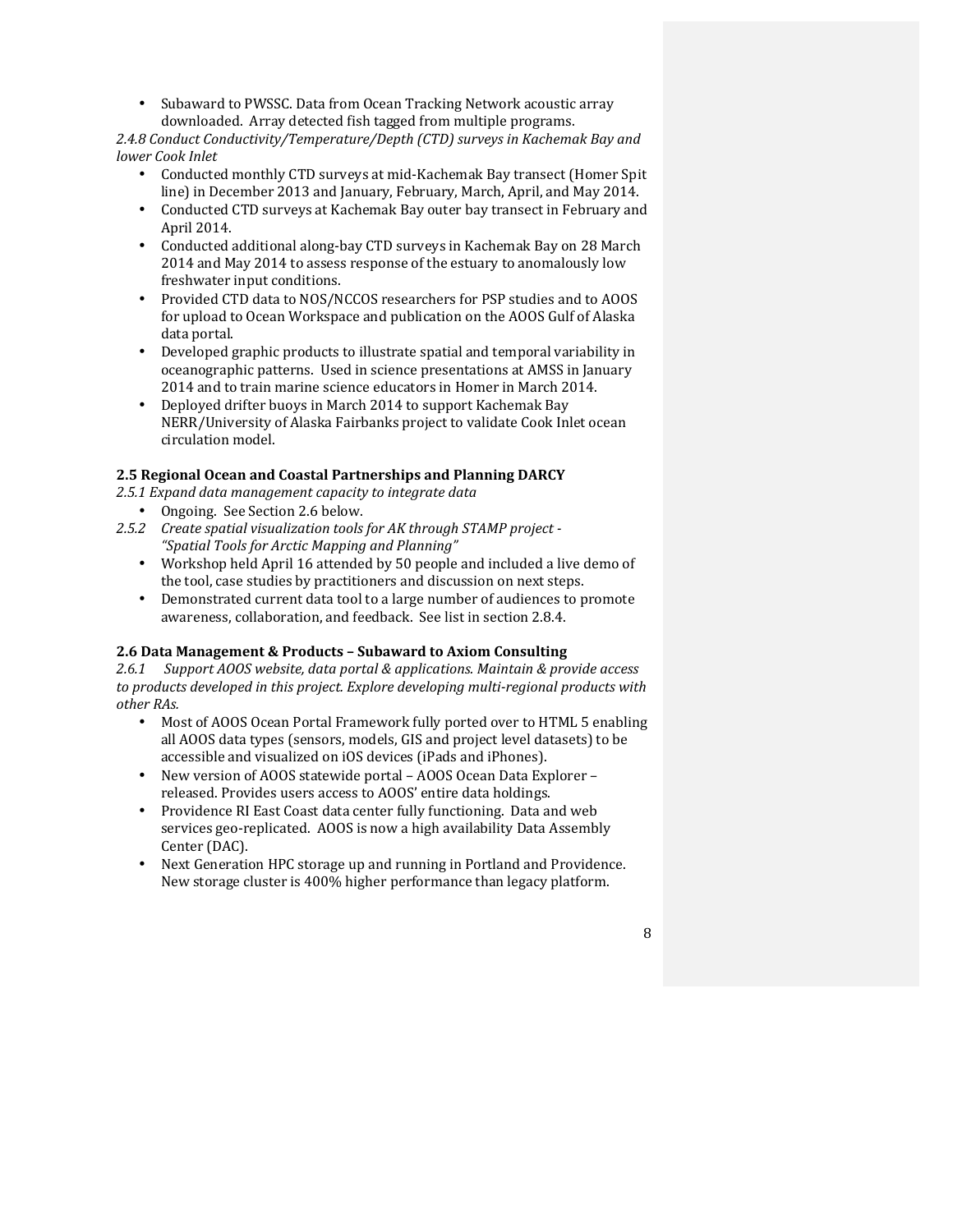- Formal relationship established with CeNCOOS to coordinate system development to maximize leveraging of effort and products across regions.
- 2.6.2 Ingest prioritized datasets, support warehouse and archive functions & provide *access through query and mapping tools*
	- STAMP data ingestion complete. A large number of new datasets are now available via AOOS systems including a sample set of AIS tracks from AK Marine Exchange, Sea Ice Character from Shell and NWS, and Marine Arctic Synthesis from Audubon.
	- Historic sensor archive nearing completion.
	- Several datasets funded by AOOS consolidated and reviewed for ingestion, including Seward Line, GAK1 and Ocean Acidification datasets.
	- Approximately 120 new sensors, 12 model ensembles (162 variables) and 89 marine GIS data layers have been added to AOOS data system.
	- Data from the Bering Sea Sub Network Subsistence Hunt Surveys incorporated as prototype hex bin visualization interface for obfuscation of individual effort and for future incorporation into AOOS data portal.
	- Cook Inlet beluga sightings data layer drafted and pending review before being added to AOOS system.
- *2.6.3 Continue ADF&G (Alaska Department of Fish & Game) partnership*
	- Established 2014 Annual Yukon River Chinook forecast powered by AOOS data feeds with communication and outreach on complementary AOOS web reporting page.
	- Digitization of AYK salmon database complete, pending expert review before added to AOOS system.
- 2.6.4 Support of 2014 APOP portal for support of the BSAI LLC
	- Alaska Portal of Opportunity provides scientists with ability to discover potential opportunities to cost share on cruises.
- 2.6.5 Collaborate with other state, regional, national and international data *management programs*
	- Participated in ADIWG (Alaska Data Integration Working Group) meetings to assist in data integration across Alaska entities.
- 2.6.6 Continue to develop IOOS SOS service and assist other RAs in deployment and *begin work on IOOS Systems Integration Test.*
	- Worked with several RAs (GCOOS, GLOS and NANOOS) to deploy 52 North Software Stack
	- Supported bug fixes and cultivation to 52 North software stack.
	- Received early 2014 funding to begin IOOS Systems Integration Test.
- 2.6.7 *Develop new products and applications* 
	- HTML 5 real time sensor portal deployed in January of 2014.
	- HTML 5 statewide portal released in Feb 2014.
	- HTML Arctic Portal (STAMP) deployed in April 2014.

2.6.8 Provide Data Management services for integrated research programs with *separate funding: EVOSTC Long Term Monitoring & Herring Research and Monitoring Programs; NPRB's Gulf of Alaska Integrated Ecosystem Research Program; RUSALCA program; Arctic Ecosystem Integrated Survey; and Distributed Biological Observatory.*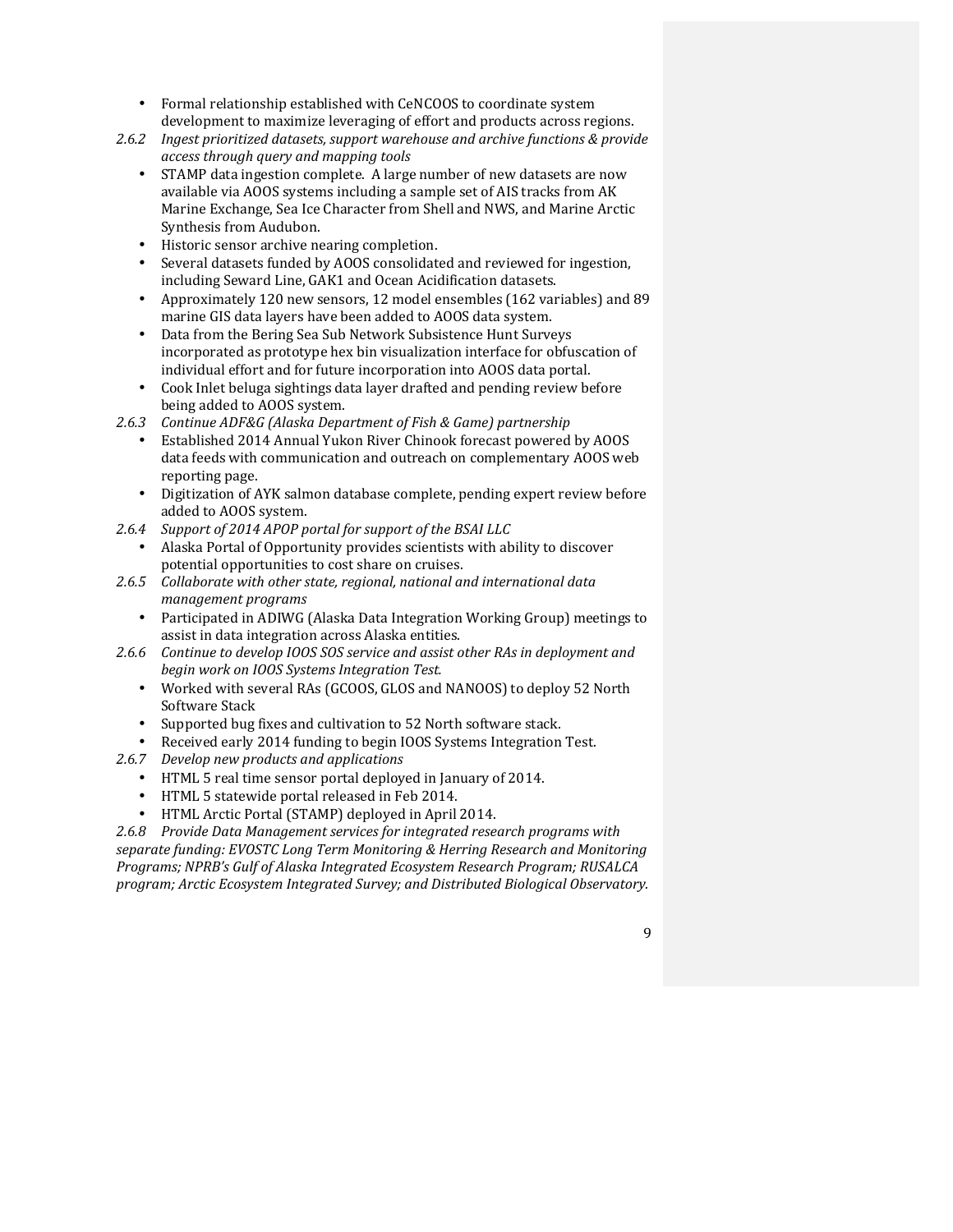- Currently supporting programs with Research Workspace application.
- Participating in monthly and other PI meetings as needed.
- Visualized RUSALCA data made available on AOOS portal.
- Gulf Watch Alaska project data exposed through AOOS catalog.
- *2.6.9 Serve up oil & gas industry data on AOOS portal*
	- Annex 2 data submitted to NODC archives.
		- Data updates received and processed in April 2014 and being served out through Research Workspace.
		- Currently 71 users have requested access to industry-provided datasets.

### **2.7 Modeling & Analysis**

2.7.1 Initiate statewide circulation model exchange & ensemble modeling

- Hosted a modeling workshop at the Alaska Marine Science Symposium in January 2014 to obtain input on a modeling strategy for AOOS.
- Identified possible opportunities for AOOS to add value to existing modeling efforts:
	- $\circ$  Convening a statewide modeling forum for modelers and model users to network and share information, and ultimately advise AOOS on how best to leverage funding to fill gaps.
	- $\circ$  Adding value to existing model outputs (e.g., larval trajectory on circulation model; change detection by overlaying spatial polygons over climate downscale ensembles).
	- o Model to model comparison via Ocean Data Explorer.
	- $\circ$  Developing an application similar to AOOS Research Assets Map that surveys modelers about upcoming modeling efforts.
- Conceptual Design and Pilot Demonstration of Multi-Model Explorer in review.

## **2.8 Communication, Education & Outreach**

2.8.1 Support COSEE Alaska partnership

- Lead sponsor for Communicating Ocean Sciences Workshop at AMSS January 20 and supported student poster process.
- Co-hosted Community Based Monitoring session at the Alaska Forum on the Environment Feb. 7.
- Co-hosted Community Based Monitoring workshop April 1-2 and provided logistical support and funding for 51 non-Anchorage participants.
- Conducted Communicating Ocean Science Course at UAF.

2.8.2 Support AOOS website and publications

- Continued to add content to website, including news, featured stories, and explanations for new data tools.
- Produced monthly updates.
- Circulated bi-monthly e-newsletter to list serve of over 500 recipients.
- Received final Strategies 360 communications and outreach audit.

*2.8.3 Scope out potential Alaska Oceans & Coast Report*

Continue to refine draft white paper with Alaska Sea Grant Program and explore funding options.

Darcy 6/24/2014 7:26 PM

**Comment [1]:** I'm unclear here whether these are things AOOS did or things COSEE did or things AOOS and COSEE did together. I have Robin's list but am not sure which items to add based on the answer to that question.

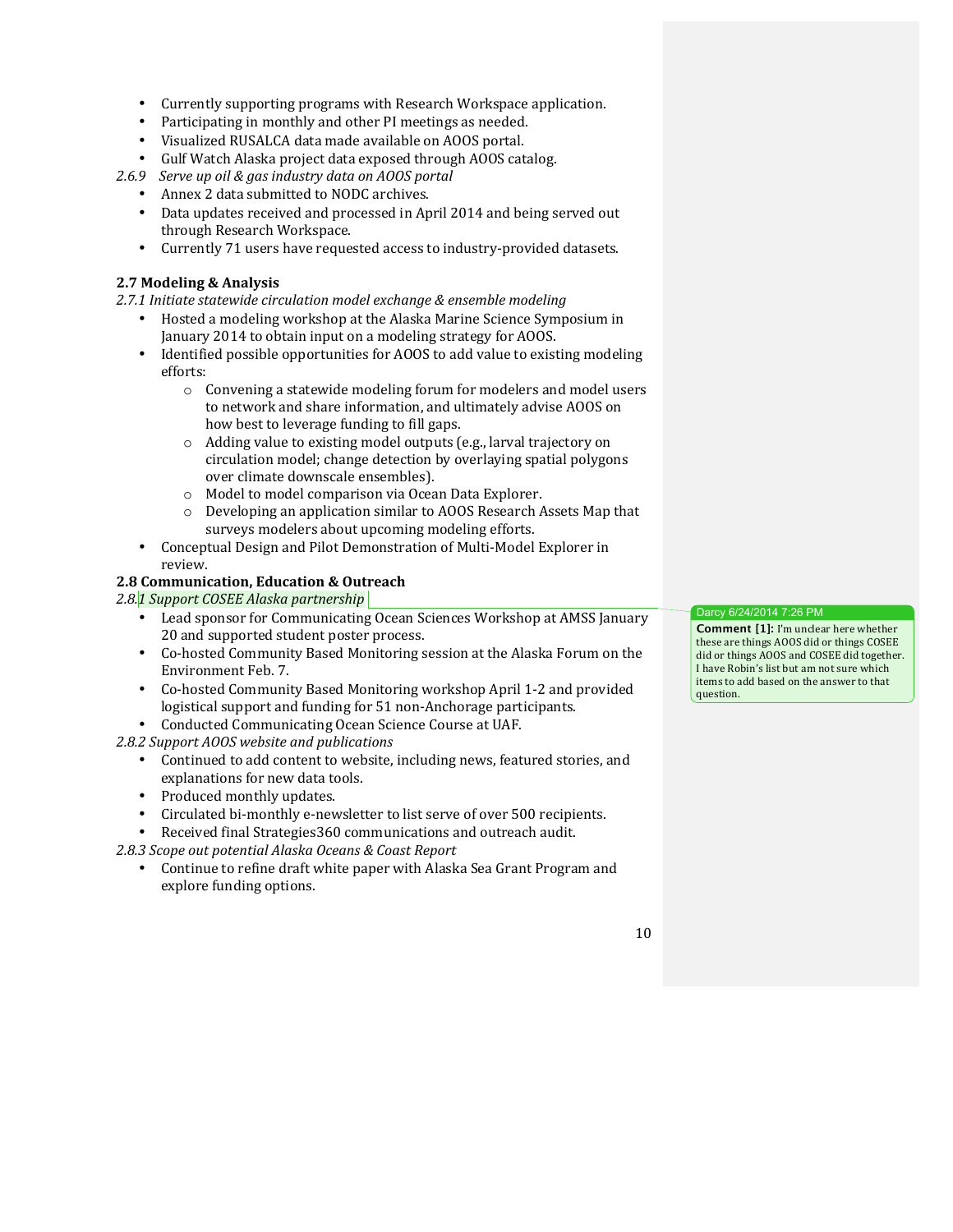2.8.4 Interact with stakeholders and partners

- Tyler presented on AOOS data tools at Kodiak Marine Science Symposium April 23-24.
- AOOS Partnered with ABSI LCC and AK CSC to present on downscaled climate projections and implications for vulnerability assessment via Alaska Center for Climate and Policy webinar on December 17.
- Kris Holderied presented on behalf of AOOS at a Harmful Algal Blooms conference in Homer, Feb 11.
- Tyler presented on OA and HAB monitoring and research at KBRR workshop on bivalve recovery in Kachemak Bay and lower Cook Inlet March 11-12.
- Facilitated conversations between the Tsunami Warning Center, AK DGGS, NOAA regional headquarters, Arctic LCC and other parties concerned with poorly described water level coastal profiles.
- Entered into discussions about potential collaboration between AOOS and UAA, should UAA be selected as DHS Center of Excellence in coming year.
- Organized steering committee to develop plans for 2014 AOOS  $10<sup>th</sup>$ Anniversary events.
- Conducted presentations with demos to receive feedback on new AOOS Arctic and Gulf of Alaska portals. Audiences included:
	- $\circ$  USGS headquarters in Anchorage
	- $\circ$  Alaska Dept of Transportation quarterly meeting
	- o Alaska Marine Science Symposium plenary session

### **3.0 Scope of Work (Priorities for next 6 months, June 1 - November 30, 2014,** and anticipated changes to SOW)

### **3.1 AOOS Regional Management**

- *3.1.1 AOOS Board and Committees*
	- Full board meeting planned for fall.
	- Data Management Advisory Committee meeting planned for July 11, 2014 to review Axiom work plan. Full committee meeting planned for fall.
- *3.1.2 Participate in national IOOS*
	- Participate in IOOS regional director retreat in Boulder CO Aug 26-28, 2014.
	- Continue to participate in IOOS Association activities.
- *3.1.3 Partnerships and external affairs – in Alaska*
	- Begin planning for upcoming workshops: coastal hazards, marine navigation, and climate/ecosystems in anticipation of next 5-year proposal.
	- Begin planning for ocean acidification workshop with ACCAP.

*3.1.4 Partnerships and external affairs – national & international*

- Finish participation in NAS Gulf Program Advisory Group.
- Meet with new National Ocean Council director Beth Kerttula.
- *3.1.5 Program management, administration, fundraising and financial oversight*
	- Finalize long-term agreement with Alaska SeaLife Center for fiscal management.
	- Work on additional funding proposals.

11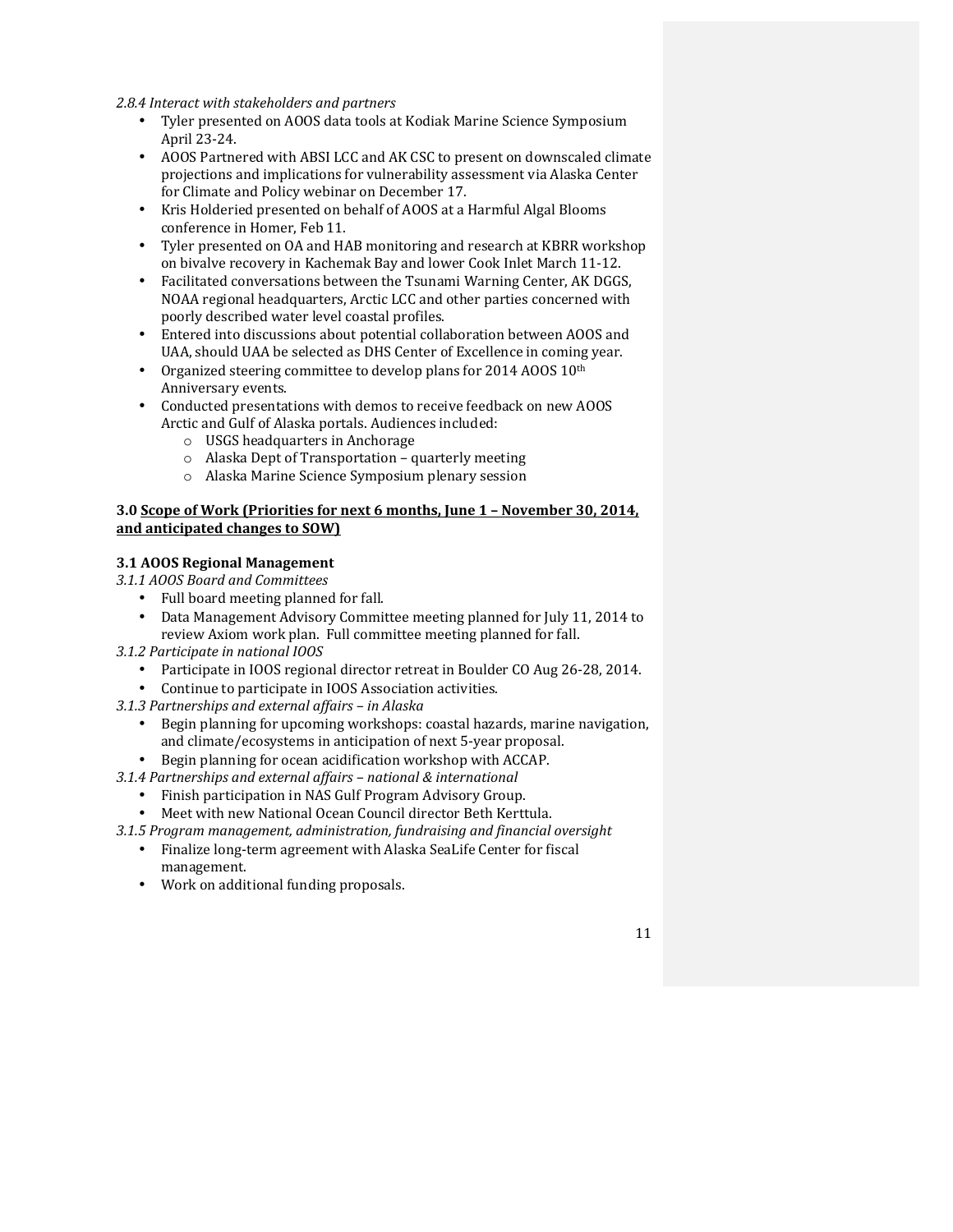- Continue consideration of possible  $501(c)(3)$  once ICOOS Act is reauthorized.
- Develop plan for certification implementation.

## **3.2 Marine Operations**

- *3.2.1 Maintain Snotel stations in PWS and CI*
	- Conduct annual maintenance. Consider moving station in CI.
- *3.2.2 Pilot AIS dissemination of weather data*
	- Install weather stations at: Scull Island, Little Island, Kenai, Skagway, Ketchikan, Guard Island, Wales, Barrow and Prudhoe Bay.
	- Install AIS AtoN transceiver systems at: Anchorage, Dutch Harbor, Wales, Barrow and Prudhoe Bay.
	- Continue development of weather data processing software and website distribution.
	- Assess range of AIS/WX transmissions from vessel observations by installing software on State of Alaska vessel MEDEIA and MXAK's CLEAT.
- *3.2.3 Provide public access to HFR data in Chukchi & plan for future HFR*
	- Deploy and maintain long-range High Frequency Radar (HFR) equipment at Point Barrow, Wainwright, Point Lay, and Cape Simpson. Point Barrow and Cape Simpson are remotely powered using wind and solar.
	- Geodetically level each of these stations and report to DGGS for potential incorporation in a "tier three" system of water level observations.
	- Provide real-time data freely by posting to the NOAA IOOS National HFR Data Server in real-time, as well as on project websites: www.chukchicurrents.com and http://dm.sfos.uaf.edu/chukchi-beaufort/
	-
	- Develop plan for future O&M of these sites.
- *3.2.4 Maintain WRF wind model for PWS and CI*
	- This project is completed.
- *3.2.5 Maintain operational ROMS model for GOA*
	- Continue operating ROMS model at basic level.
- *3.2.6 Validate hydrological model for PWS*
	- Analysis phase next.

*3.2.7 Ingest ROMS models for Bering Sea into Jet Propulsion Laboratory (JPL) data assimilation system*

- No activity. Completed.
- *3.2.8 Deploy bottom-mounted pressure sensors in Beaufort*
	- Subaward to UAF (Weingartner).
	- Work with NCEP to ensure data is used to validate Wavewatch III model.

## **3.3 Coastal Hazards**

3.3.1 Monitor prior AK Harbor Observation Network pilot projects in Seward and *Kodiak and assess further expansion of AHON*

*3.3.2 Maintain CDIP wave buoy in Cook Inlet*

• Repairs are to be completed in late July and users have been notified that buoy will likely be deployed in August.

*3.3.3Produce electronic sea ice atlas*

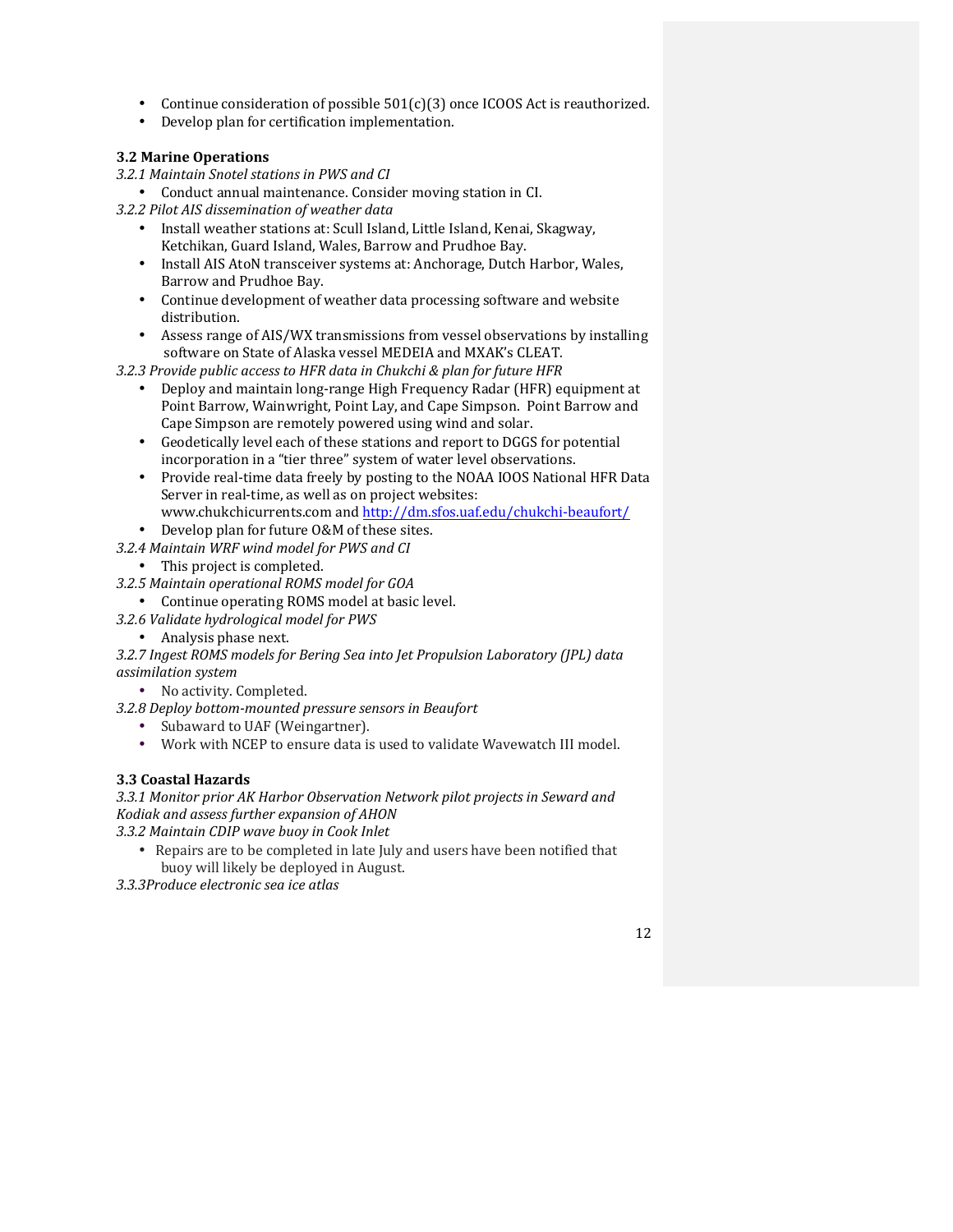- Atlas will be updated on semi-annual basis.
- First update will take place in July 2014 (incorporating satellite passive microwave data through June 2014).

*3.3.4 Develop coastal flooding, storm surge and sea level rise products.*

- Take leadership role in Coastal Processes work group being spun-up by Arctic Landscape Conservation Cooperative.
- Complete beta development, programming, and testing of digital Alaska coastal elevation profile repository.
- Begin seeding coastal profile tool with historic information.
- Test alternative geodetic leveling of Chukchi/Beaufort Coast community tide gauges being deployed by North Slope Borough Department of Wildlife Management and University of Alaska Fairbanks.
- Pilot development of short-term water level stations on Y-K Delta in collaboration with NOAA CO-OPS to be compatible with new tiered data policy that is currently under development.

### **3.4 Ecosystems/Fisheries and Climate Trends**

*3.4.1 Maintain Research Assets Map*

- Expand and maintain statewide efforts.
- *3.4.2 Support sampling along Seward Line*
	- Next cruise: Mid September

3.4.3 Use AOOS glider for high-latitude observation node in Chukchi & continue testing *use of gliders for other uses*

- Improve and expand Arctic Call Library.
- Deploy two DMON-equipped gliders in Chukchi Sea in September 2014 for  $\sim$ 3 weeks each.
- Maintain public website during glider deployment.
- Address reviewer comments from submitted manuscript as they come in and submit final version of peer-reviewed paper.

*3.4.4 Support Distributed Biological Observatory*

- Final mooring construction and testing to take place in Seward.
- Deploy mooring off of Norseman II vessel in September.
- Submit purchase orders for instrumentation that will be deployed in 2015.

*3.4.5 Maintain OA sampling along Seward Line & OA mooring sensors*

- Collect OA measurements on fall Seward Line cruise, at Alutiiq Pride Shellfish Hatchery in Seward & from 4 moorings.
- Upgrade hatchery system to new "Burkolator" style unit over next 2 months.
- Continue processing mooring and hatchery data in preparation for data transfer to AOOS and 2015 Alaska Marine Science Symposium.
- Finish synthesis paper based on six years of data from Seward Line cruises for submission to Journal of Geophysical Research.
- Continue to develop and integrate the OA module into the model.

*3.4.6 Test use of conductivity sensors at Cordova tide station*

Provide report describing operation of conductivity sensor at tide station along with a recommendation on expansion.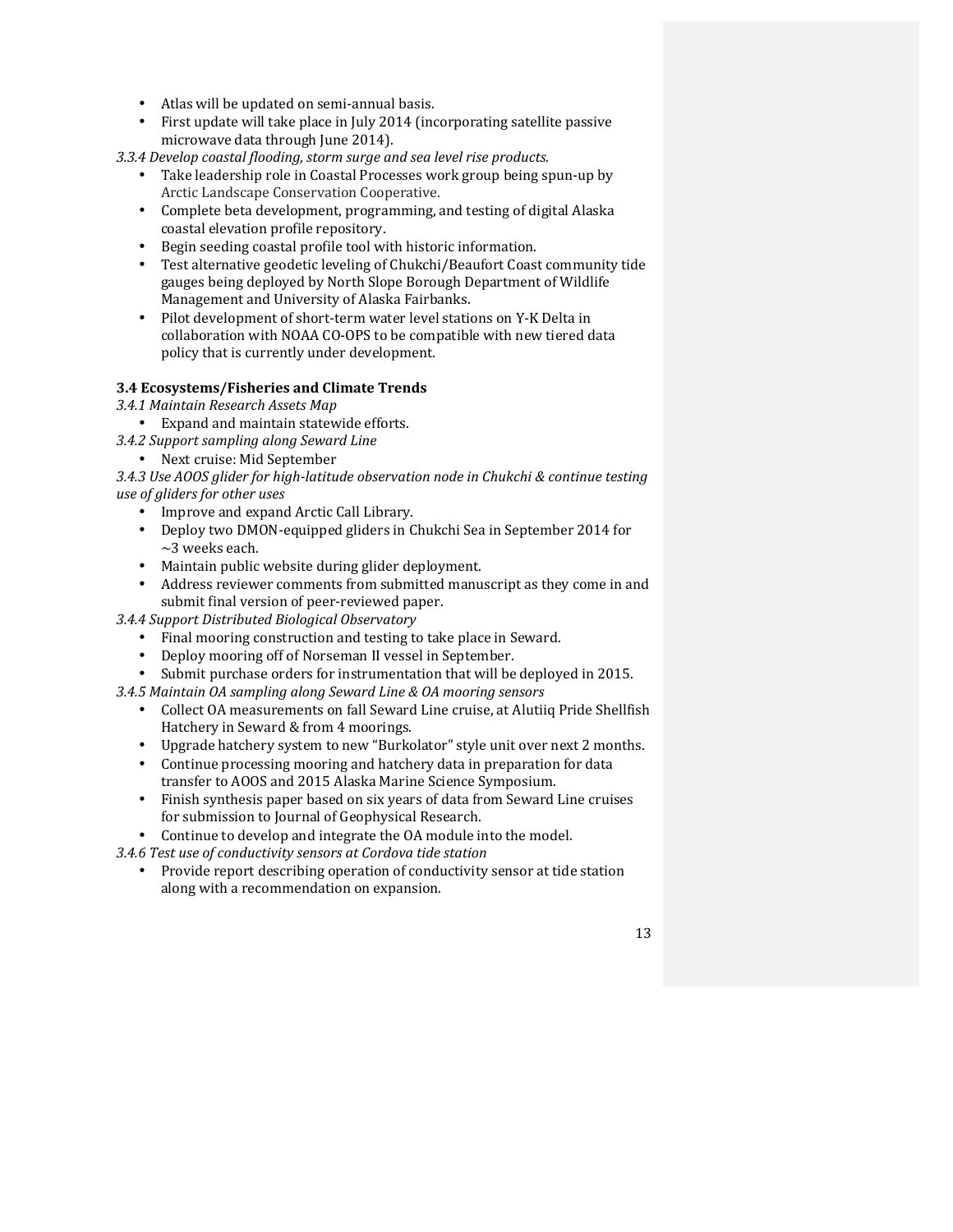- *3.4.7 Support mooring array for biological monitoring*
	- Download data.
	- Complete  $3<sup>rd</sup>$  year of model validation.
- *3.4.8 Conduct CTD surveys in Kachemak Bay and lower Cook Inlet*
	- Conduct monthly CTD surveys at mid-bay transect in Kachemak Bay.
	- Conduct two seasonal CTD surveys at outer bay transect in Kachemak Bay.
	- Provide CTD data to CSDL, AOOS and others as requested.

## **3.5 Regional Ocean and Coastal Partnerships and Planning**

- *3.5.1 Create data management capacity to integrate data*
	- Ongoing. See section 3.6 below.
- 3.5.2 Create spatial visualization tools for AK: STAMP
	- Continue adding relevant data layers to the STAMP/Arctic portal.<br>• Finalize project
	- Finalize project.

## **3.6 Data Management & Products**

3.6.1 Support AOOS website, data portal & applications. Maintain & provide access to *products developed in this project. Explore developing multi-regional products with other RAs.*

- Improve data catalog usability by grouping logical data layers into coherent modules (model parameters and multiple GIS data sets).
- Develop improved indexing of AOOS data assets so users can search by space, time and taxonomy.
- Develop and implement improved keyword scheme.
- 3.6.2 Ingest prioritized datasets, support warehouse and archive functions & provide *access through query and mapping tools*
	- Continue to ingest data sets to support STAMP tool and Arctic Portal with focus on fisheries, marine mammals, subsistence use and habitat.
- *3.6.3 Continue ADF&G partnership*
	- Continue to support and prepare for next salmon season.
	- Implement AYK salmon study interactive GIS data layer.
	- Discuss with ADF&G future activities.
- 3.6.4 Collaborate with other state, regional, national & international data *management programs*
	- Develop proposals with UAA.
	- Work with Arctic cyber infrastructure groups on collaborative proposals.
- 3.6.5 Continue to develop/support IOOS SOS service and assist other RAs in *deployment and conduct System Integration Test.*
	- Integrate QA/QC into sensor ingestion and storage.
	- Execute IOOS SOS scalability experiment and demonstrate results.
	- Participate in IOOS System Integration Test.
- *3.6.6 Develop new products and applications* 
	- Continue to improve Ocean Portal Framework in HTML 5 to enable AOOS applications to run on iPad/iPhone.
	- Implement multidimensional data model.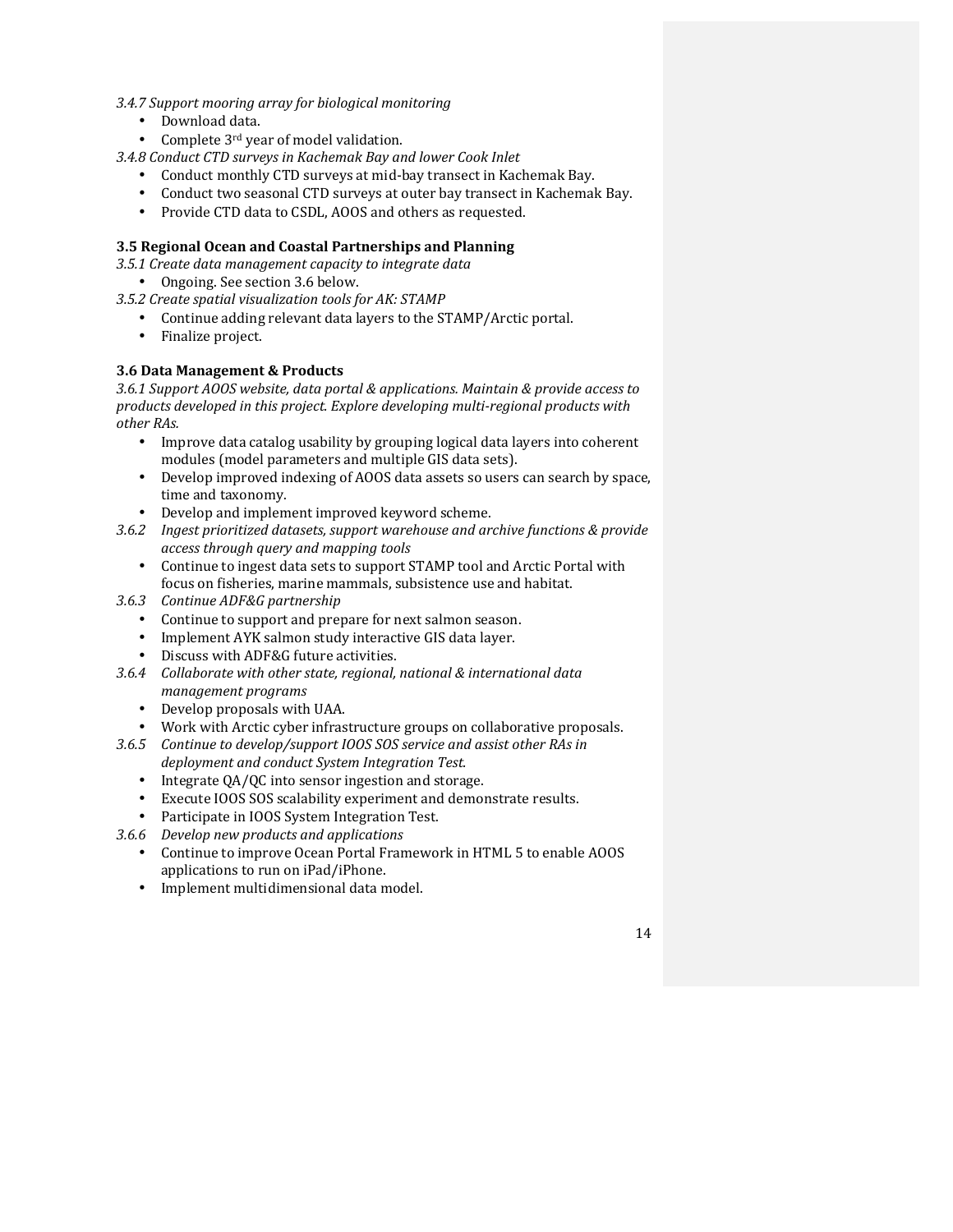- 3.6.7 *Develop advanced visualization system for time series (RUSALCA, Seward Line,* GAK 1, Fisheries Data).
	- Process and stage RUSALCA and other CBMP Arctic datasets for next generation data visualization.
	- Explore data visualizations for Seward Line, ocean moorings and ocean acidification data.
- Ingest NOAA fisheries data (BASIS) and develop visualization strategy. 3.6.8 Provide Data Management services for integrated research programs: EVOSTC

Long Term Monitoring & Herring Research and Monitoring Programs; NPRB's Gulf of Alaska Integrated Ecosystem Research Program; RUSALCA program; and Arctic EIS *program – all with separate funding*

- Cultivate and expand capabilities of AOOS Research Workspace.
- Attend all PI meetings.

*3.6.9 Serve up oil & gas industry data on AOOS portal*

- Manage access to industry data and facilitate updates to the resource.
- Make data publicly available with simple search tool.
- Work with NODC to streamline archive process.

## **3.7 Modeling & Analysis**

*3.7.1 Initiate statewide circulation model exchange & ensemble modeling*

- Compile an inventory of current needs and existing capabilities for ecological forecasts of HABs, vibrio, pathogens, species and habitat distribution and change as well as the spread of invasive species for each of five regions throughout the state.
- Host a webinar on ecological forecasting in Homer in September in cooperation with NOAA's Ecological Forecasting Roadmap.

## **3.8 Communication, Education & Outreach**

*3.8.1 Support COSEE Alaska partnership*

- Work with COSEE Alaska as they wind down and transition their program (NSF funding ends in October).
- *3.8.2 Support AOOS website and publications*
	- Produce fall newsletter, bi-monthly e-news, and monthly ED updates.
	- Transfer contacts to MailChimp and develop new sublists.
	- Implement observing project pages on website.
	- Work with partner institutions to include link to AOOS on their website.
- *3.8.3 Scope out potential Alaska Oceans & Coast Report*
- Circulate white paper to potential partners.
- *3.8.4 Interact with stakeholders and partners*
	- Continue providing demos of AOOS tools to interested organizations and agencies.
	- Implement AOOS  $10<sup>th</sup>$  anniversary activities, including event on Nov 19.
	- Assess Facebook presence.
	- Reach out to local media contacts to improve frequency of earned media.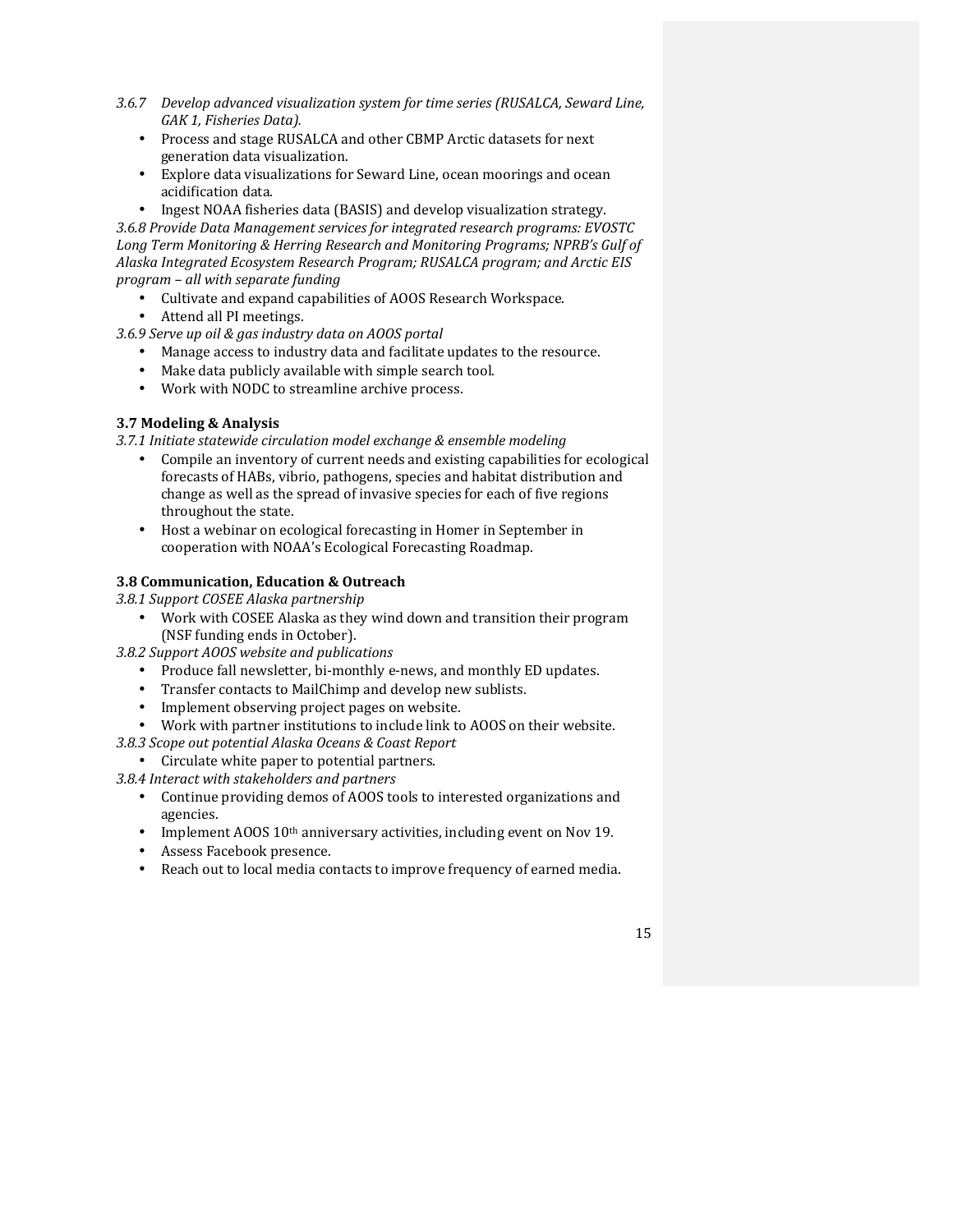#### **4.0 Personnel and Organizational Structure**

No issues to report on.

#### **5.0 Budget Analysis**

All financial reports are up to date and have been submitted on time.

#### **6.0 Issues**

None at this time.

#### **7.0 Special Report: Regional Ocean Governance Organization Activities**

AOOS received a competitive grant in 2012 from NOAA's Regional Ocean Partnership Program to "*Create spatial visualization tools for Arctic Mapping and Planning."* 

- Developed interactive web-based data integration and visualization tool for the Alaskan Arctic based on AOOS data infrastructure, including over 250 data sets from a wide variety of sources
- Held steering committee meeting via webinar in June 2013 to demonstrate the latest developments of the portal and get feedback on data ingestion priorities and planned advancements of the tool.
- Ingested and displayed new high profile datasets, (e.g., National Weather Service and Shell Sea ice data, ShoreZone data on shoretype and biological information, social and economic data sets from UAA, and downscaled climate models for the offshore from UAF and many more).
- Held project stakeholder workshop in April 2014, which included a live demo, case studies by practitioners on how the tool can be applied, and discussion on next steps. 50 people participated.
- Gave presentations on the Arctic portal to multiple audiences to increase awareness of the portals' resources and solicit feedback. Audiences included:
	- o Alaska Marine Conservation Council (live demo & meeting, August 2013)
	- o Alaska Dept. of Transportation (live demo, October 2013)
	- o Alaska Assoc. of Harbor Masters & Port Administrators (live demo, October 2013)
	- o Bureau of Ocean Energy (live demo and meeting, July 2013)
	- o Alaska Department of Environmental Conservation spill response (live demo and meeting, October 2013)
	- o Alaska Department of Natural Resources Division of Mining Land and Water (presentation, October 2013)
	- o Inuit Circumpolar Council (live demo and meeting, September 2013)
	- o NOAA Auke Bay Lab (live demo, November 2013)
	- o NOAA headquarters, Juneau (live demo, November 2013)
	- o North Pacific Fisheries Management Council Ecosystems Committee (live demo via webinar, September 2013)
	- o R&M Engineering (live demo, November 2013)
	- $\circ$  UAA's Institute for Social & Economic Research (live demo and meeting, October 2013)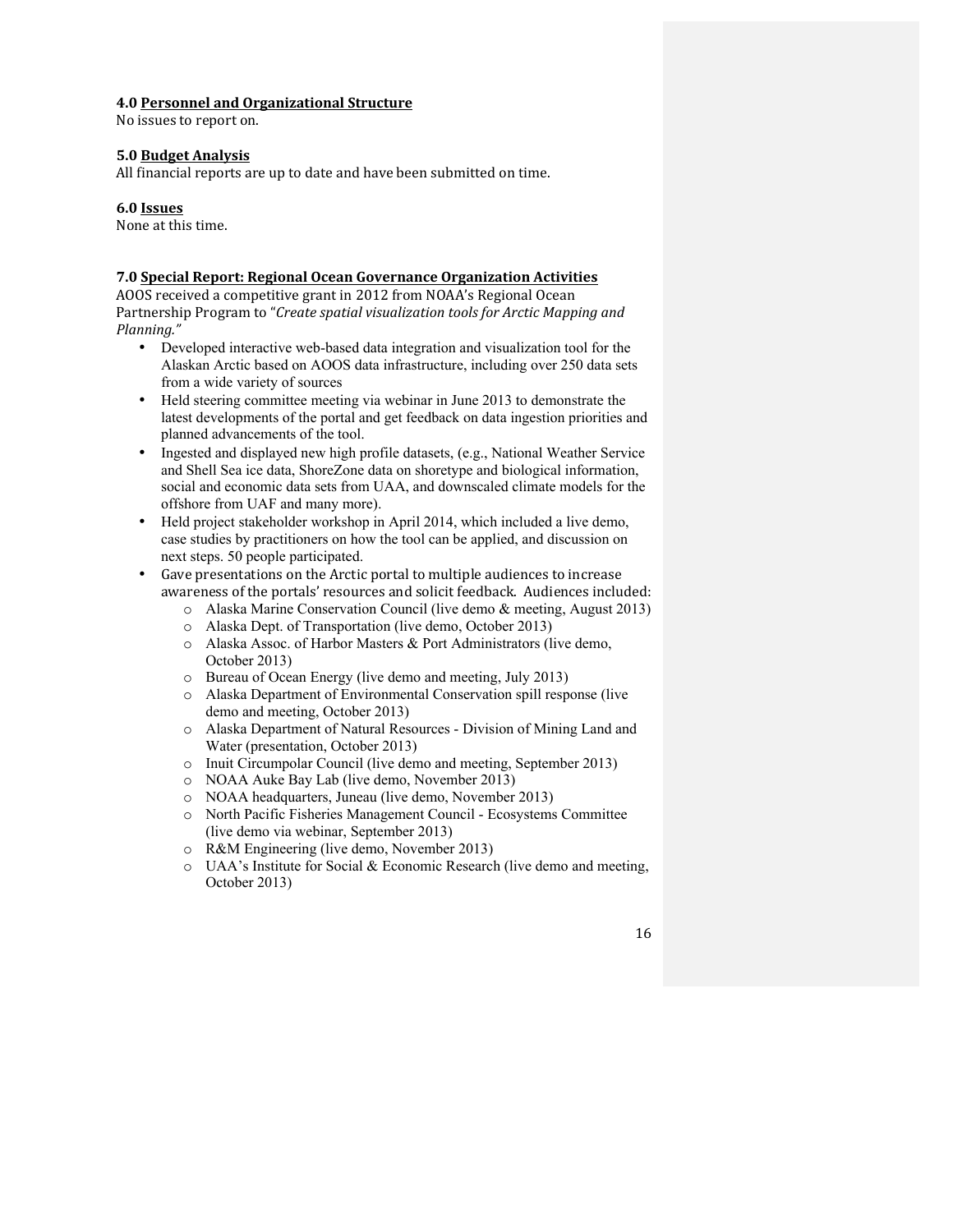- o US Coast Guard, Juneau (live demo, November 2013)
- o US Fish & Wildlife Service/Geographic Information Network of Alaska/Alaska Landscape Conservation Cooperatives – (live demo + webinar, November 2013)
- o Alaska DOT quarterly design meeting (live demo, January 2014)
- o USGS managers (live demo, February 2014)

### **8.0 Special Report: Efforts to Leverage IOOS Funding**

AOOS actively seeks to leverage IOOS funding in three ways: by submitting multiple proposals for funding from additional sources, by joining forces with other entities to support observing activities, and by providing data management services for other research programs.

*AOOS Proposals:*

- AOOS received one grant from the Bering Sea/Aleutian Islands Landscape Conservation Cooperative AND USGS Alaska Climate Center to develop a climate vulnerability index for the Aleutians. Several other proposals have been approved: Kenai Peninsula Fisheries Habitat Program with Cook Inlet Regional Citizens Advisory Council and Kachemak Bay Research Reserve to expand the Cook Inlet Response Tool and provide training on its use for emergency responders and fish and wildlife managers; Marine Technology Transfer proposal with Tom Weingartner for a sea ice prediction system; Ocean Acidification Technology for Shellfish Farmers with NANOOS and other west coast RAs; and collaborations with NPRB Long-term Monitoring Program for the Seward Line (Hopcroft) and Chukchi Sea ecosystem mooring (Danielson).
- Three proposals submitted are still pending: two with the Marine Biodiversity Observing Network, one with UAF group on Arctic MBON and another with Axiom Consulting and other IOOS regions on data management for biodiversity monitoring; and one to NSF Data Infrastructure Building Blocks with University of Colorado.
- AOOS collaborated with partners to submit a series of research ideas in response to the Bureau of Ocean Energy Management's call for science recommendations prior to lease sales in the Beaufort and Chukchi Seas and Cook Inlet. One for Cook Inlet is expected to receive funding.
- Several unsuccessful proposals were submitted during this period: Expansion of STAMP Project for Regional Ocean Partnership Program solicitation (was not even reviewed!); NOAA Climate Office's Sectoral Applications Research Program (SARP) LOI with UAF and Alaska Center for Climate Assessment and Policy (ACCAP) to increase state and community capacity for short-term response and long-term planning related to coastal flooding events and saltwater intrusion into freshwater supplies; proposal with Mark Baumgartner to **IOOS Marine Technology Transfer for whale** monitoring using moorings; and NOAA FATE (Fisheries and the Environment) Program with Anne Hollowed and others from NOAA Fisheries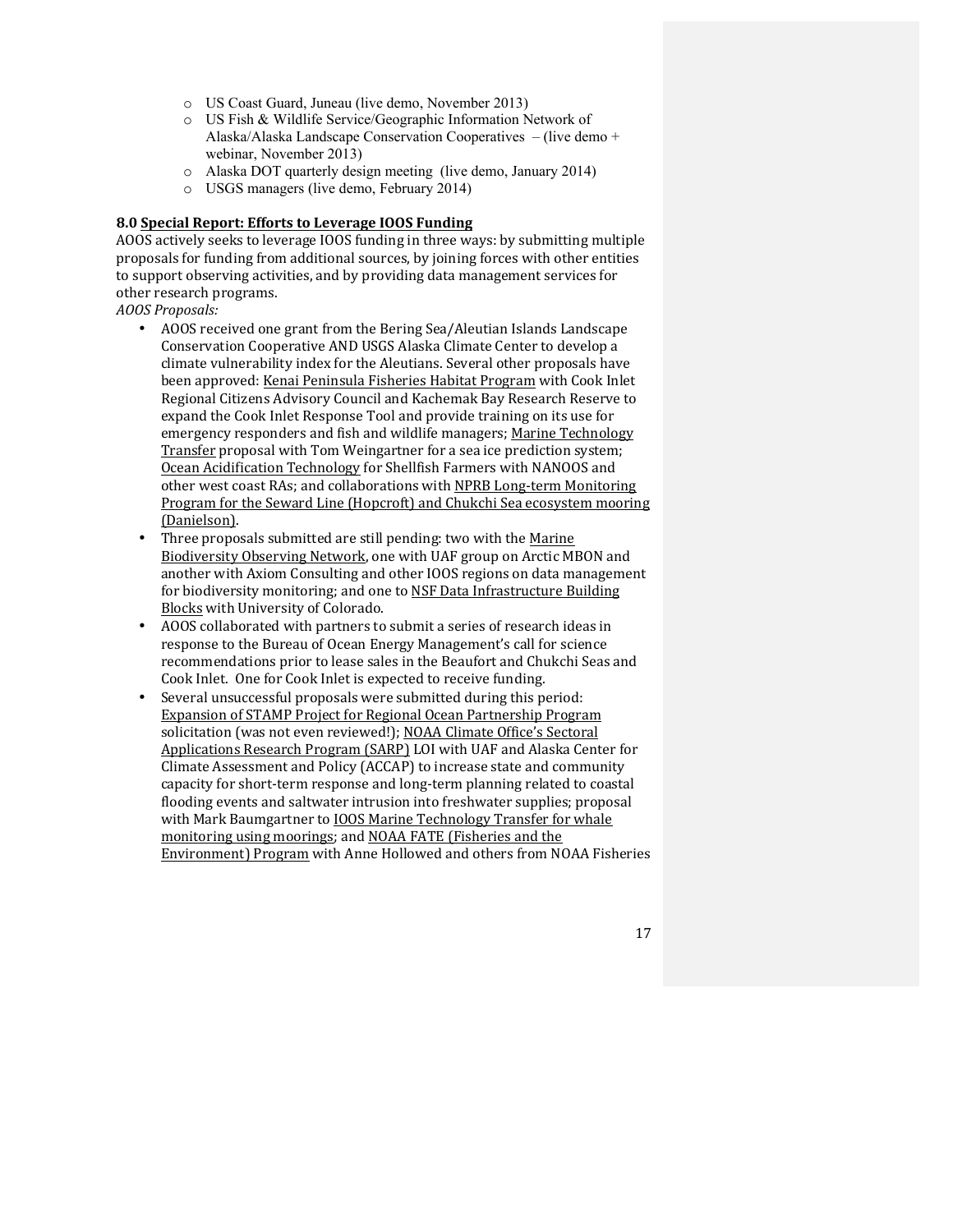to use the eastern Bering Sea as a case study for developing analytic tools and spatial indicators for assessing climate impacts on marine fisheries.

- *Observing Consortia:*
	- Most of our observing activities are highly leveraged. Two examples are the ocean acidification moorings: AOOS contributes \$15k a year to a \$45k a year OA mooring consortium; and the Seward Line: AOOS contributes \$100k a year to a consortium that totals \$400k a year.

*Data Management Services for related programs:*

- *Exxon Valdez* Oil Spill Trustee Council's Long Term Monitoring & Herring Research and Monitoring Programs
- North Pacific Research Board's Gulf of Alaska Integrated Ecosystem Research Program
- Russian-US Long-term Census of the Arctic (RUSALCA) program
- Arctic Ecosystem Integrated Study (EIS)
- Distributed Biological Observatory (DBO) program
- Serve up oil & gas industry data on AOOS portal

### **9.0 Special Report: Updates to RA Board Membership**

- Paul Webb replaced Paul Gill as the US Coast Guard board member. Carl Markon replaced Leslie Holland-Bartels as acting USGS representative, although Lyman Thorsteinson continues to serve as the designated rep. Paula Cullenberg replaced David Christie as Alaska Sea Grant representative. Denby Lloyd replaced Cynthia Suchman as North Pacific Research Board representative.
- We are still seeking a statewide tribal representative. See IOOS governance template below.

|                 |                       | <b>Distribution of Governance Board Membership</b> |              |                |                          |                              |                         |                         |                          |                                                |
|-----------------|-----------------------|----------------------------------------------------|--------------|----------------|--------------------------|------------------------------|-------------------------|-------------------------|--------------------------|------------------------------------------------|
|                 |                       |                                                    | Government   |                |                          |                              | Non-Government          |                         |                          |                                                |
| Region          | Type of<br>Governance | State*                                             | Local        | <b>Tribal</b>  | Federal                  | <b>Research</b><br>Institute | Industry                | NGO**                   | Foreign<br>(all sectors) | <b>Total Number of</b><br><b>Board Members</b> |
| AOOS            | MOU                   | 4                                                  |              |                | 4                        | 7                            | $\overline{2}$          | 2                       |                          | 19                                             |
| CaRA            | <b>MOA</b>            | $\overline{3}$                                     |              |                |                          | $\mathbf{1}$                 | 6                       | $\overline{2}$          |                          | 12                                             |
| CeNCOOS         | MOU                   | $\overline{2}$                                     |              |                | $\overline{2}$           | 8                            |                         | $\overline{\mathbf{3}}$ |                          | 15                                             |
| GCOOS           | MOU                   | $\overline{2}$                                     |              |                | $\overline{2}$           | $\overline{3}$               | 5                       | $\overline{\mathbf{3}}$ |                          | 15                                             |
| l GLOS          | 501(c)(3)             |                                                    | $\mathbf{1}$ |                | $\overline{\mathbf{3}}$  | $\mathbf{1}$                 | 4                       |                         | $1***$                   | 10                                             |
| <b>MARACOOS</b> | 501(c)(3)             | $\overline{2}$                                     |              |                | 3                        | 8                            |                         | $\overline{2}$          |                          | 15                                             |
| <b>NANOOS</b>   | <b>MOA</b>            | $\overline{2}$                                     |              | $\overline{2}$ | $\overline{2}$           | $\overline{a}$               | $\overline{\mathbf{3}}$ | $\overline{2}$          |                          | 15                                             |
| NERACOOS        | 501(c)(3)             | 5                                                  |              |                | $\overline{\phantom{a}}$ | 6                            | $\overline{a}$          | $\mathbf{1}$            | $\overline{2}$           | 20                                             |
| PacIOOS         | <b>MOA</b>            | 5                                                  |              |                | $\overline{\phantom{a}}$ | $\mathbf{1}$                 | $\overline{3}$          | $\mathbf{1}$            | $\overline{2}$           | 14                                             |
| <b>SCCOOS</b>   | MOU                   |                                                    |              |                | 1                        | $\overline{7}$               |                         | $\mathbf{1}$            | $\overline{2}$           | 11                                             |
| <b>SECOORA</b>  | 501(c)(3)             | $\overline{2}$                                     |              |                | $\mathbf{1}$             | 13                           | 6                       | $\overline{\mathbf{3}}$ |                          | 25                                             |
| <b>ACT</b><br>. | .                     |                                                    |              |                |                          | 4                            | $\mathbf{1}$            |                         |                          | 5                                              |

includes Sea Grant and territorial governments

\*\* includes Fishery Management Councils<br>\*\*\* "bi-national" International Joint Commission

## **10. Special Report: Governance Activities and Accomplishments**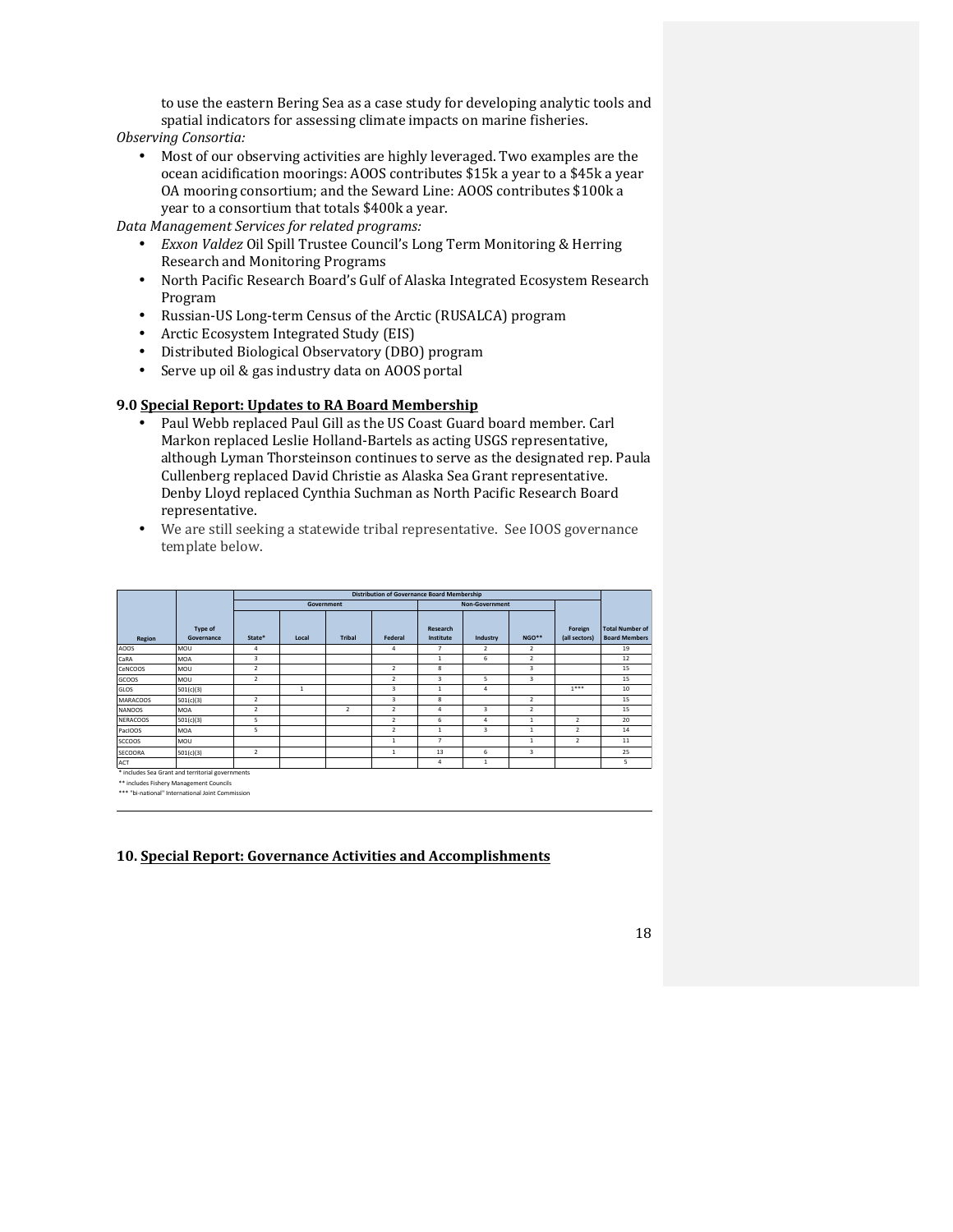- AOOS Board met in Anchorage December 10, 2013 to conduct board elections. The current board was approved for an additional one-year term.
- AOOS Board met in Fairbanks March 14, 2014 to review and approve 2014 work plan and budget and do some strategic planning with University of Alaska researchers and administrators.
- One new board member received orientation.
- AOOS Executive Committee met April 21, 2014 to conduct Executive Director Molly McCammon's annual performance evaluation.
- AOOS Data Management Advisory Committee met September 20, 2013 to review recent progress by the data management team.
- AOOS Data Management Advisory Committee met March 13, 2014 in Fairbanks with AOOS research team to review recent progress by both teams.
- AOOS annual audit completed by Alaska SeaLife Center.
- Draft contract with Alaska SeaLife Center for fiscal sponsorship still underway. AOOS Board Subcommittee appointed to work through issues.

### **11. Special Report: Education and Outreach Activities**

#### *11.1 Education*

- Supported COSEE Alaska partnership.
- Co-author on two journal articles led by COSEE Alaska.
- Co-hosted Communicating Ocean Sciences Workshop at AMSS in January.
- Supported the student poster process at the Alaska Marine Science Symposium (through COSEE)
- Conducted a science fair in the Lower Kuskokwim School District, and held a COSEE Ocean Sciences Fair within the Alaska State Science Fair (activities completed by COSEE).
- Contributed to Communicating Ocean Sciences Course at UAF (done by COSEE).
- Produced three virtual field trips (done by COSEE).

#### *11.2 Outreach*

- Gave AOOS overview and data portal presentations to the list of 16 audiences
	- o Alaska Marine Conservation Council (live demo & meeting, August 2013)
	- o Alaska Dept. of Transportation (live demo, October 2013)
	- o Alaska Assoc. of Harbor Masters & Port Administrators (live demo, October 2013)
	- o Bureau of Ocean Energy (live demo and meeting, July 2013)
	- o Alaska Department of Environmental Conservation spill response (live demo and meeting, October 2013)
	- o Alaska Department of Natural Resources Division of Mining Land and Water (presentation, October 2013)
	- o Inuit Circumpolar Council (live demo and meeting, September 2013)
	- o NOAA Auke Bay Lab (live demo, November 2013)